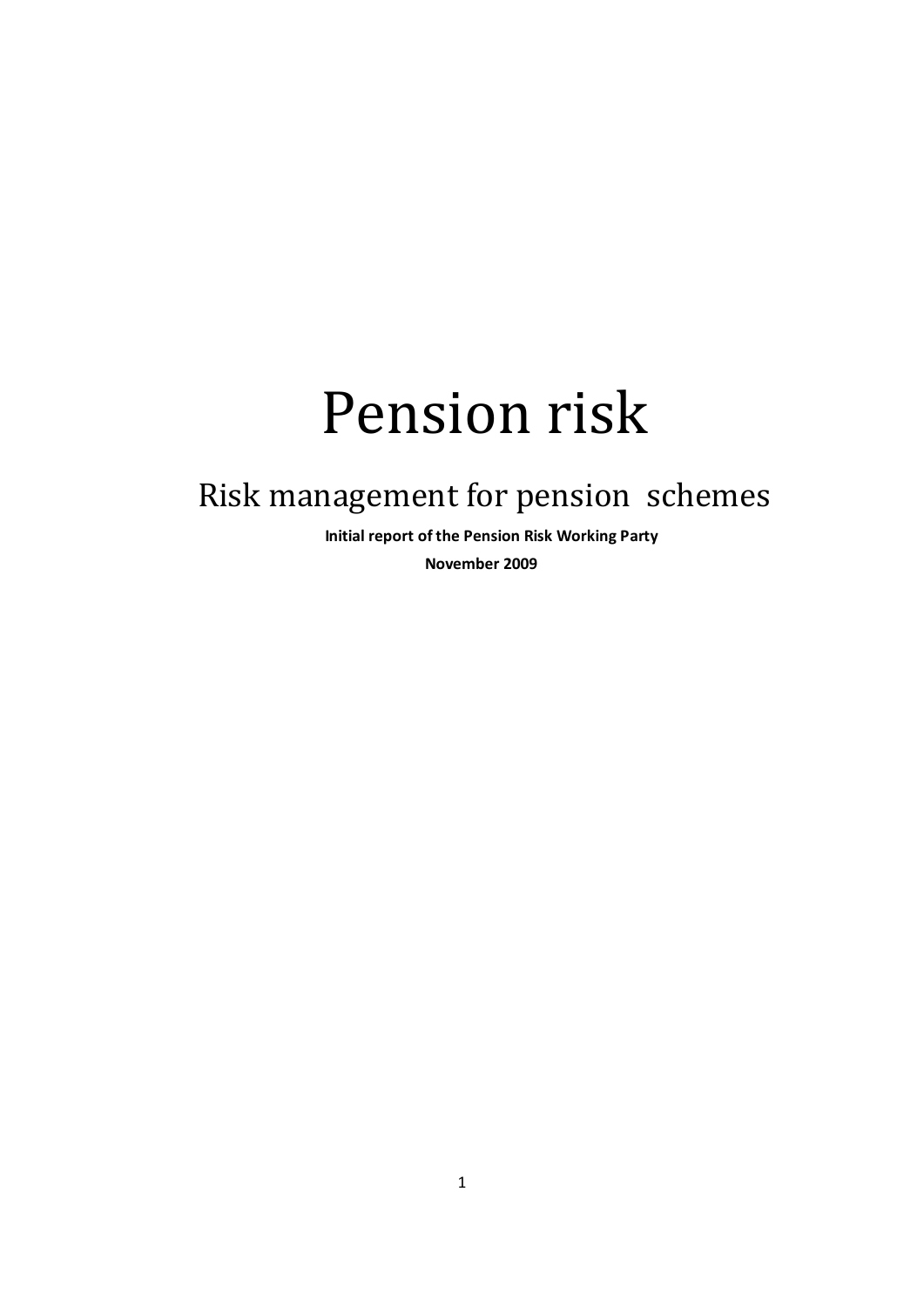# Contents

# **Section Page**

| 1. Introduction               | 3  |
|-------------------------------|----|
| 2. Executive summary          | 4  |
| 3. Risk management principles | 5. |
| 4. Current practice           | 10 |
| 5. ERM approach               | 15 |
| 6. Recommendations            | 26 |
| 7. Further reading            | 28 |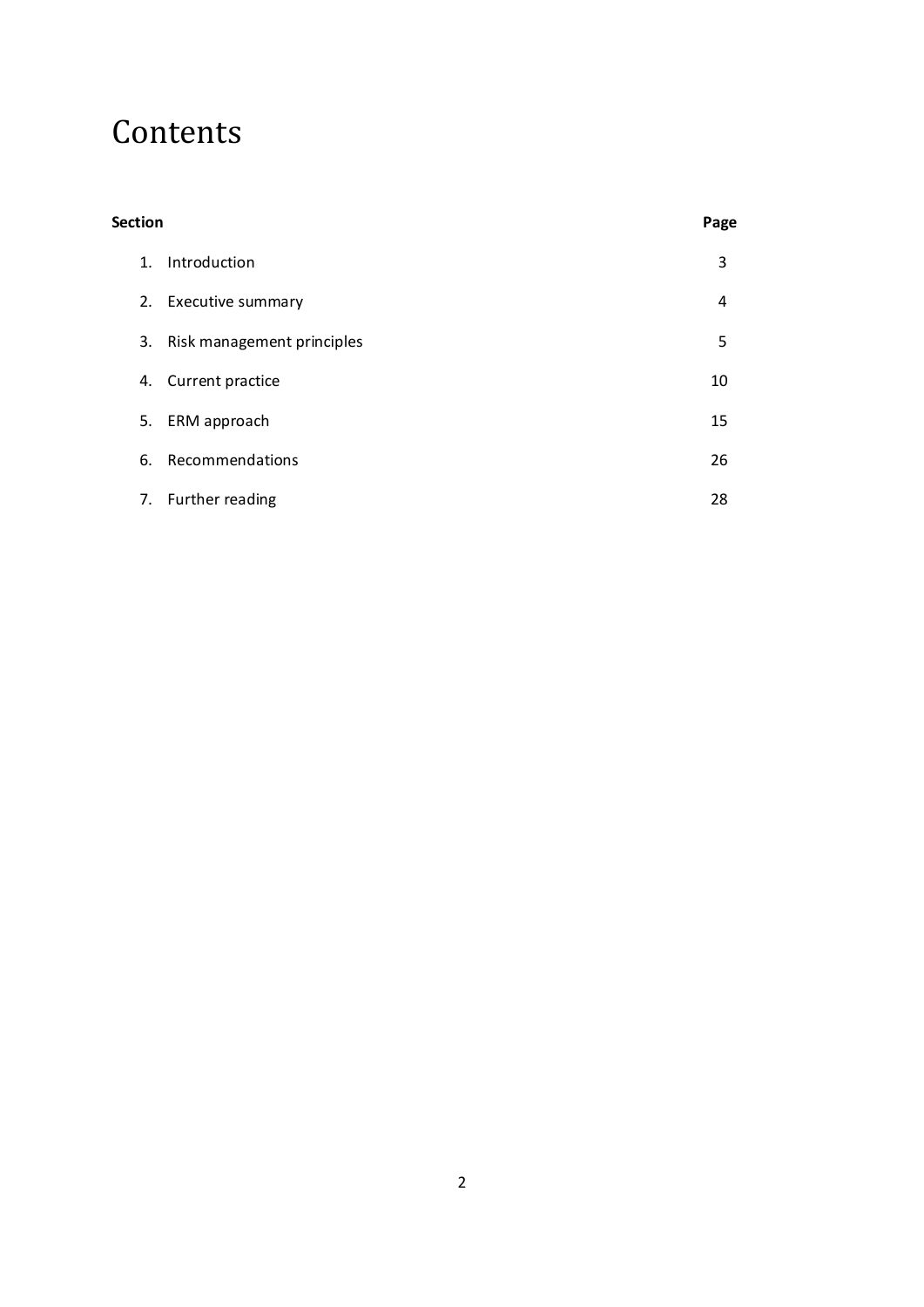# 1 Introduction

The events of the last year or so have highlighted the enormous risks taken by occupational defined benefit schemes. The traditional ways of managing these risks are no longer adequate and a new approach is needed.

In this paper we introduce the key concepts and methods of Enterprise Risk Management (ERM). ERM is widely used to manage the risk of businesses, including financial services companies which provide pension products. We see no reason to regard occupational pensions schemes as fundamentally different entities, although there are many practical difficulties in implementing the ERM approach.

We do not claim that ERM produces any magic bullets to solve the problems facing pension schemes, but we do believe that it provides a framework in which improved decision making is possible.

This paper has been prepared by the Pension Risk Working Party, namely:

Peter Byrne

Ross Mitchell

David O'Sullivan

Ian Sykes

It is intended to start a debate and a programme of research rather than being the last word on the subject. To encourage this debate, we have included many personal views with which you may disagree. These are not necessarily the views of our employers or the Society's.

We look forward to your feedback and your suggestions for further research.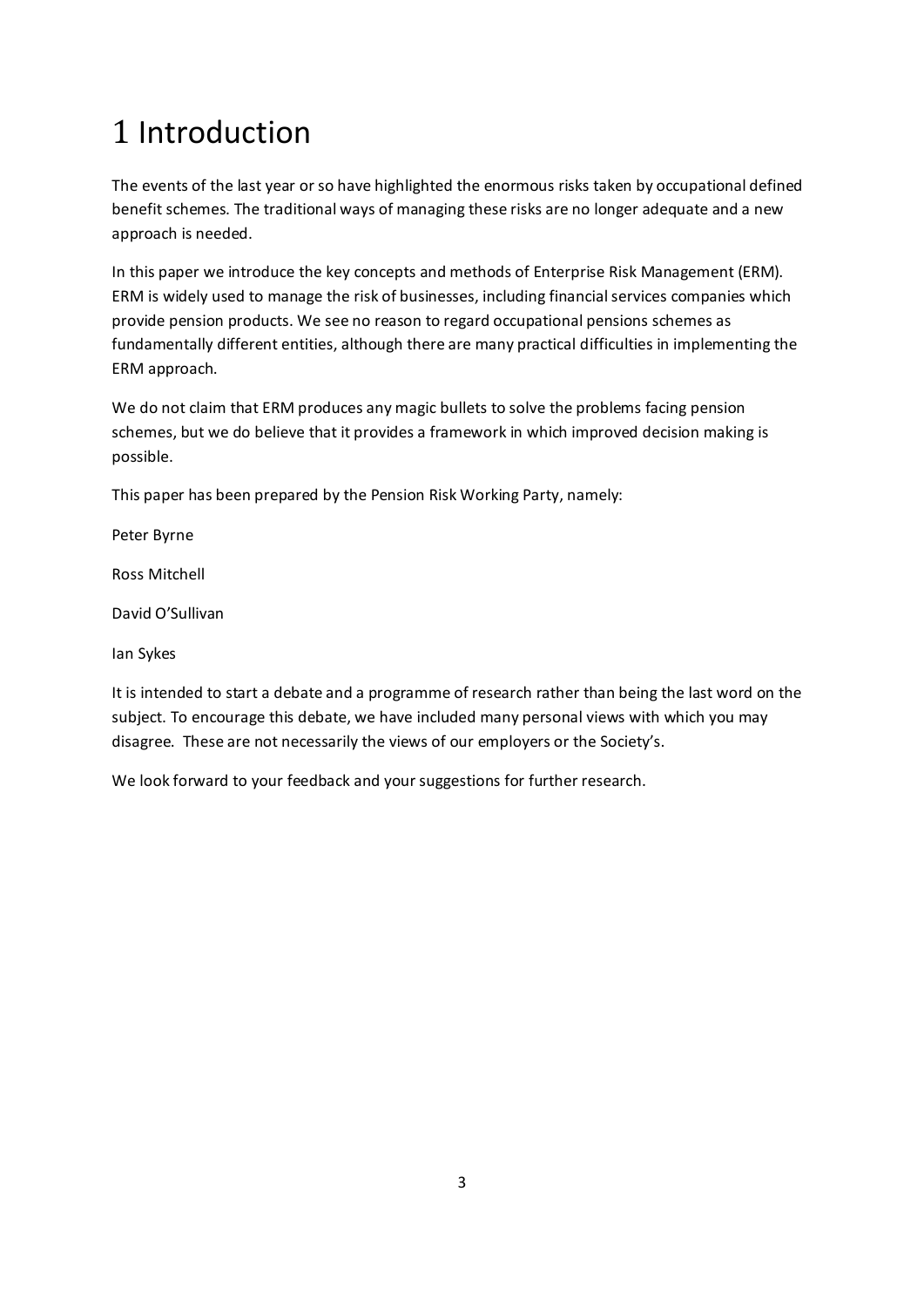# 2 Executive summary

Section 3 sets out the main ideas of ERM. These are:

- · having a clearly defined objective and a realistic plan to achieve it
- identifying and quantifying the risks of failure and deciding how to mitigate these risks
- · regular monitoring of the project by a suitably resourced and empowered risk manager

Section 4 reviews the current risk management of occupational defined benefit pension schemes in Ireland and section 5 looks at how it can be improved by applying ERM techniques.

Our findings and recommendations are set out in Section 6. Briefly:

- · current risk management methods are inadequate and need to be replaced by the ERM paradigm. ERM can be complex and comprehensive, but most schemes would benefit from at least an 'ERM-lite' approach;
- · schemes are typically ambiguous about the responsibilities of the various parties involved in their management. These ambiguities need to be removed to enable schemes to function effectively;
- · pension risk is generally best managed by the sponsoring company as part of their business rather than by the trustees considering it as a stand-alone entity. This presents some difficulties under the current trust based legal framework;
- investment risk and covenant risk are the most significant risks at the moment. They are inter-related and need to be managed in an integrated framework. However we need to consider all risks, not just those which are currently most pressing;
- · defined contribution schemes can and should be reviewed in the same framework. We propose a further paper on this subject;
- · it is not enough simply to do risk management it has to be visible to scheme members. We urge better communication of strategy, financial status and key decisions to members in brief and non-technical language;

Section 7 provides suggestions for further reading, including links to internet sites.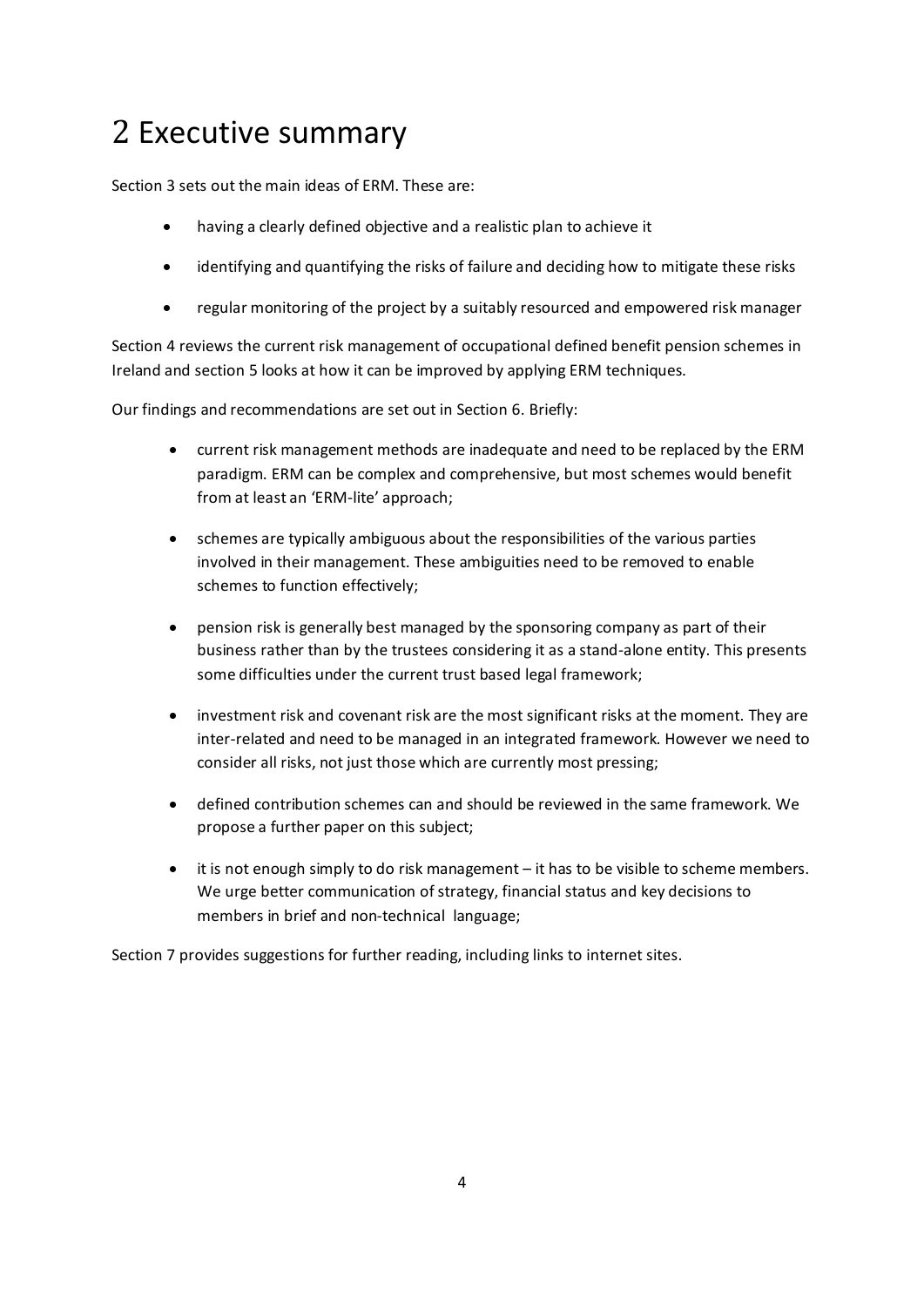# 3 Risk management principles

### **What is enterprise risk management?**

The "Enterprise Risk Management-Integrated Framework" published in 2004 (see Section 7 for a link to the full document) defines ERM as :

*"a process effected by an entity's board of directors, management and other personnel, applied in a strategic setting and across the enterprise, designed to identify potential events that may affect the entity, and manage risk to be within its risk appetite, to provide reasonable assurance regarding the achievement of entity objectives."*

Identifying, prioritizing and mitigating risks have been standard management activity for businesses for quite some time. However, ERM has introduced a holistic approach to the consideration of a wide variety of risks and has elevated risk management to a senior level of responsibility within an organization. In the ERM environment, risk budgets are considered alongside revenue targets, capital budgets and other more traditional performance metrics. Decisions about risk are taken explicitly, with the knowledge that risk can only be taken when capital is available – either by conventional means (e.g. equity issues) or non-conventional (e.g. insurance).

Previous custom and practice may have been to treat risks in silos which is generally inefficient and counter-productive particularly if natural hedges exist within the organization. The rate of progress has been different between industries and organizations, however it is clear that the move towards ERM is inexorable as a result of a number of reasons:

- · greater recognition of the amount, variety and interaction of risks faced by organizations;
- · pressures from regulators, rating agencies, institutional investors and other stakeholders on senior management to assume greater responsibility for managing risk on an enterprise wide scale;
- · developments in finance and technology provide tools to understand and manage the interaction of various risks.

#### **Basic concepts**

We undertake many **projects** in both our business and our private lives. These range from the very simple e.g. go for a walk on a Sunday afternoon to the complex e.g. managing a pension scheme.

Any project has an **objective** and a **plan** to achieve it. The plan will specify the **resources** and **actions** needed. It will typically make some **assumptions** about the future. These assumptions may be implicit (e.g. an action delegated to a third party will be completed) or explicit (e.g. average investment returns over the next ten years will be greater than 10% p.a.). Because we can't be sure that these assumptions will be borne out, there is a risk that the project will fail.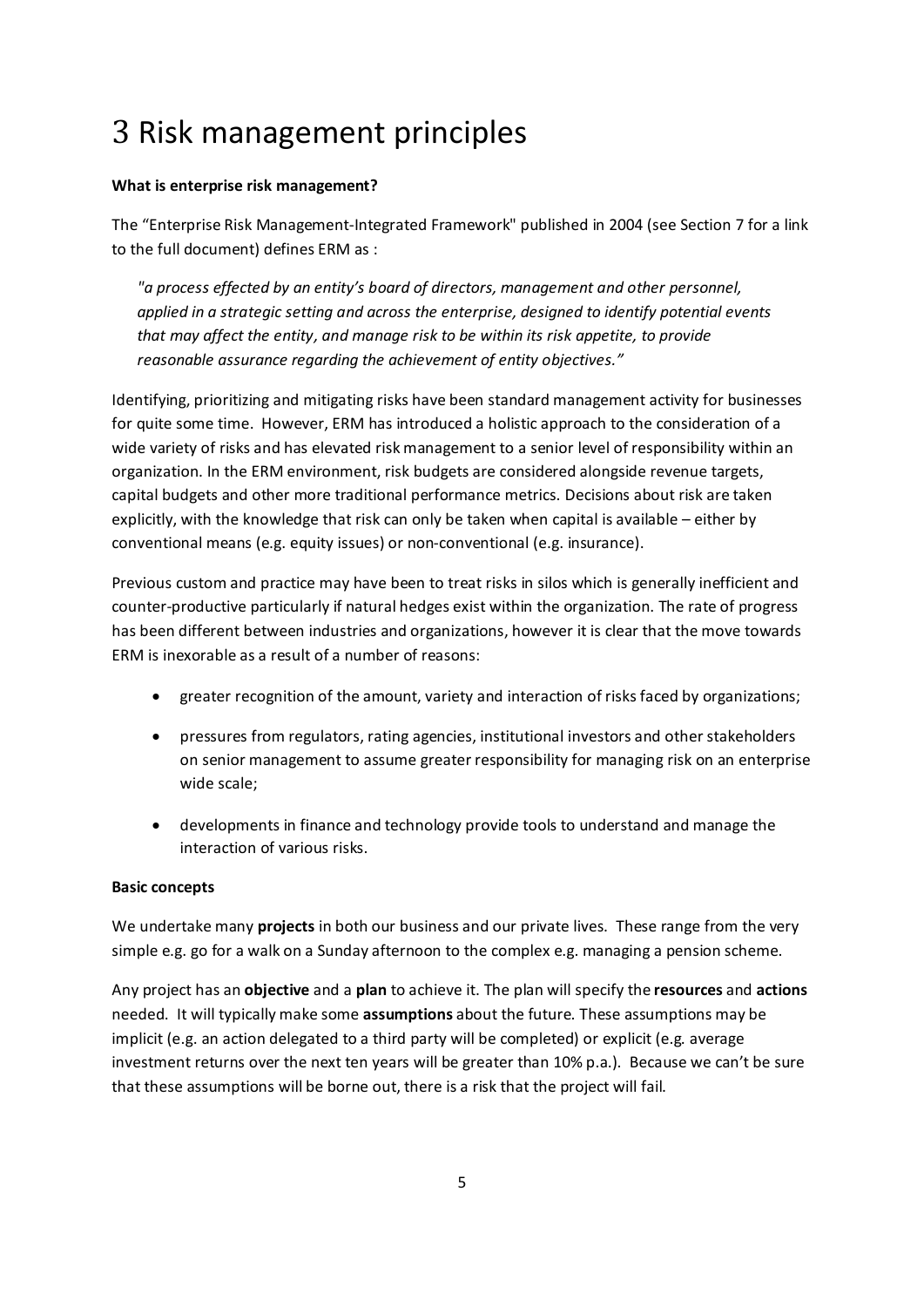As a result, projects will need to be **managed** in order to be successful, i.e. progress against the plan will need to be monitored and corrective actions taken if the assumptions made in the plan are not realised in practice.

Risk management can be broken down into several phases:

- Understand the objective and how it will be achieved
- Identify and evaluate the risks which could lead the project to fail
- Decide on how to reduce or eliminate these risks
- Implement these measures and monitor residual risks

#### **Risk manager**

It may be stating the obvious, but the first stage in risk management is to appoint a person or team to be responsible for risk management and to agree their objectives, powers and reporting lines.

#### **Objectives**

A project needs a clear objective if it is to be managed effectively.

Complex projects may have multiple and possibly conflicting objectives, but it is necessary to refine and reconcile these before effective management can be implemented.

The objective(s) should be SMART. i.e:

**S**pecific – there should be no ambiguity.

**M**easurable – we should be able to tell whether it has been achieved or not, and how far from success we are.

**A**ttainable – we should expect to be able to achieve the objective unless very unlucky.

**R**elevant – the objective should correctly capture the intention of the project.

**T**imely – the objective should be achieved over a specific timescale.

#### **Project plan**

A project plan sets out the actions and resources required to meet the objective. It is possible to produce very detailed project plans, but even a sketchy plan is better than nothing: it will act as a framework for decisions during the term of the project and can be refined as the project proceeds.

The project plan is a key management tool. It helps us to check whether the required actions have been completed on schedule and what additional actions need to be taken if they have not.

If a project is subject to risk, the initial project plan needs to consider what actions would be taken depending on possible outcomes – i.e. it should specify contingent actions. **Risk management is best done in advance** rather than as a fire fighting exercise when something does go wrong.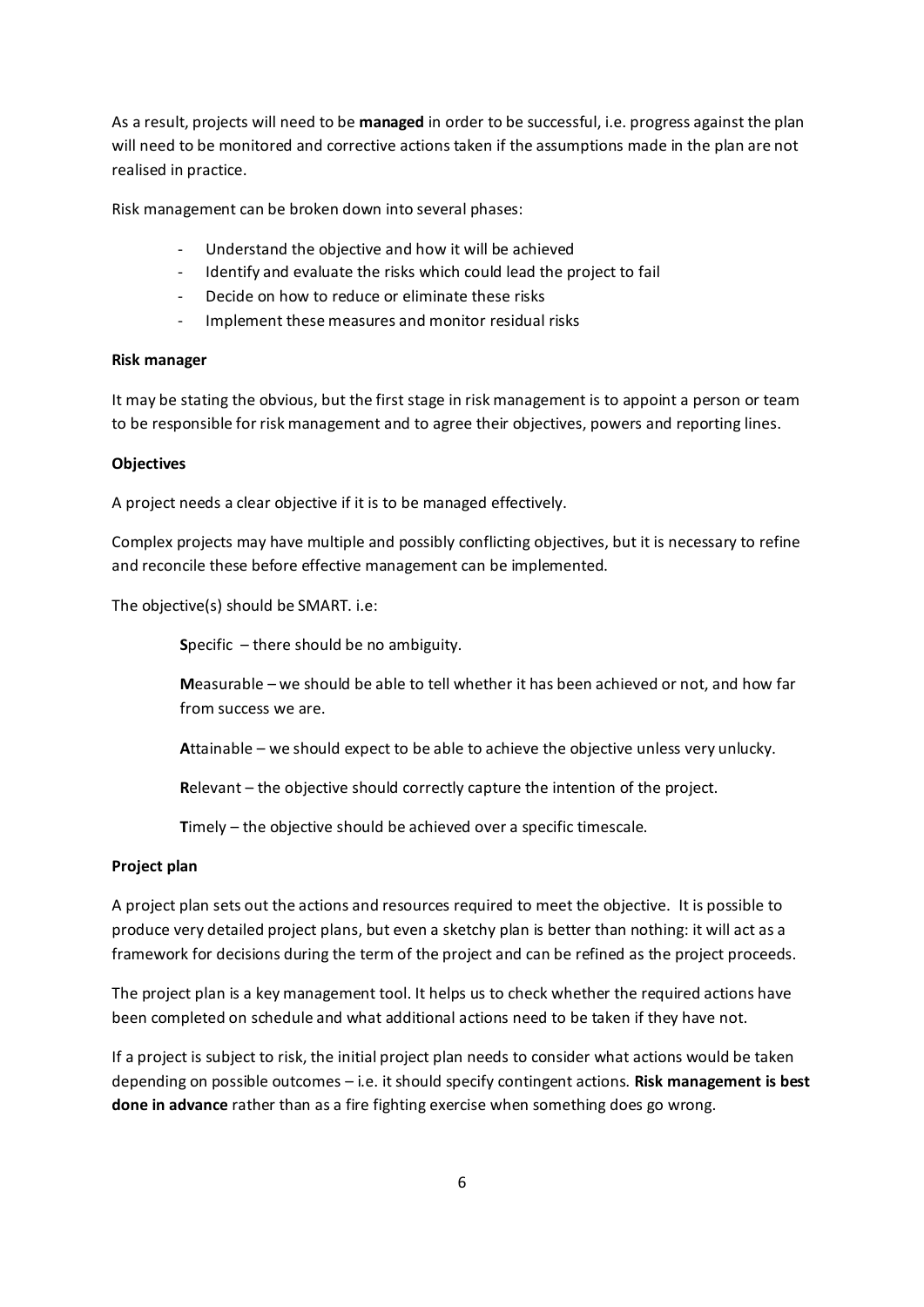There are a number of different ways of presenting project plans and we do not think that one way is better than any other. However, an effective plan will probably be short (i.e. it can be summarised on one sheet of A4 paper) and concentrate of the keys actions rather than the details.

### **Risk identification**

Whilst the concept of risk is intuitively straightforward, it is hard to pin down precisely and this ambiguity can lead to problems. **We define a risk as an event leading to project failure**.

The project plan will describe how the objective can be achieved assuming that certain events happen (or don't happen). Each of these assumptions is therefore a source of risk that the project will fail.

The first step in risk management is to identify all the assumptions made in the project plan and the associated risks of failure.

It is helpful to classify risks in some way to organise our thinking. There are a many different and valid ways of doing this. For example, pension scheme risks may be classified as:

- **Financial**
- Operational
- **Compliance**

Even for relatively simple projects (such as the walk in the country referred to above) the number of risks is large and identifying all risks is unrealistic. Whilst we believe that the risk identification should be as thorough as possible, it cannot be exhaustive and should focus on the most serious risks.

### **Risk assessment**

**There are two dimensions to risk – the probability that the event will occur and the severity of the impact if it does occur**. Risks need to be analysed in both dimensions. Whilst we might agree that we don't not need to spend a lot of time on low probability low impact risks, it is less straightforward to prioritise between high probability and high impact events.

If risk management resources are scarce (and they usually are) we need to be able to prioritise the various risks. To do this we need to come up with a one-dimensional risk measure. There are many ways of doing this, none of which are completely satisfactory. The most commonly used measure is

Risk measure = probability of occurrence x expected loss

This could be calculated using explicit probability distributions but in many cases a simpler 'traffic light' approach is used to rank risks as red (high priority), amber or green. We believe that the application of the concept itself is of most benefit, with the actual mechanics of the calculation being less significant.

An additional complication arises when risks are not independent of each other. This is a 'third dimension' of risk and is a key issue in pension scheme management, where sponsor risk and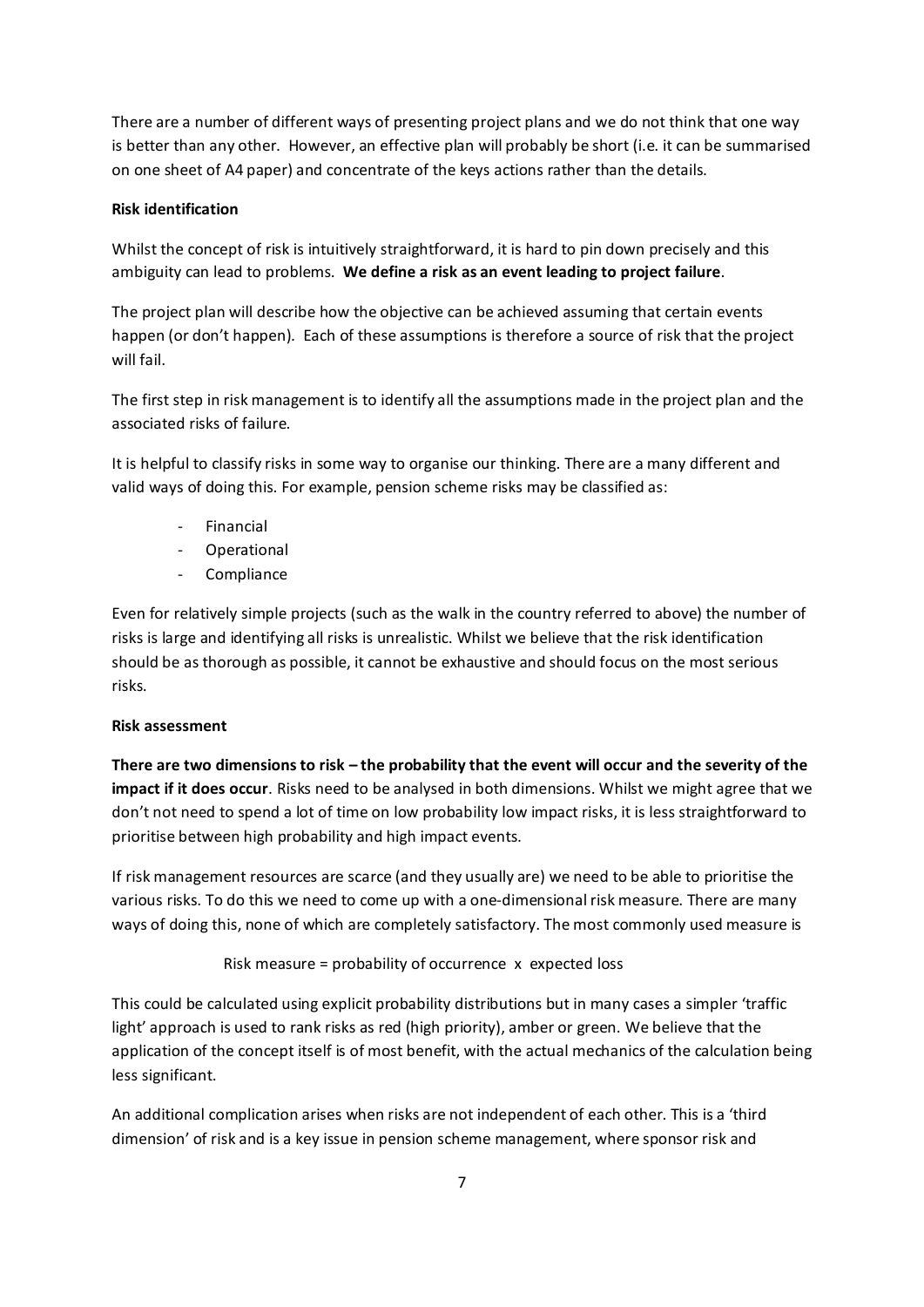investment risk can be strongly correlated. Perhaps the simplest way of dealing with correlated risks is to consider compound risks (i.e. multiple events occurring simultaneously) as well as simple ones.

# **Risk mitigation**

We have now identified, analysed and prioritised the risks. We now look at ways in which they can be managed.

There are essentially four different approaches:

- **Avoid** do not undertake the project or modify the project so that it is not exposed to that particular risk.
- Reduce find a different way of doing the project that reduces the exposure.
- **Transfer** enter into agreement with a third party to assume the risk (in return for a premium).
- **Accept** decide to retain the risk and accept the possible adverse consequence.

Whilst this classification is to some extent artificial, it is useful as a framework for deciding on how to approach each risk.

Each risk measure will have a cost associated with it. The total risk management package agreed will need to meet a **risk budget** which has been agreed by the sponsor of the project. This risk budget should reflect the resources (not necessarily just financial) available, which may change over the course of the project.

# **Residual risk**

It is unlikely that all risks will have been eliminated by this process. Residual risks will need to be assessed to see how serious the consequences could be and the project will need to be monitored and corrective action taken if problems arise as a result.

# **Risk register**

The results of this risk analysis can be conveniently summarised in a **risk register.** This is usually presented as a table showing:

- Description of risk event
- Probability
- **Consequences**
- Priority
- **Mitigation**
- Residual risk
- Risk 'owner', i.e. the person or party responsible

This document is another key management tool. There is a temptation to make it exhaustive. As with the project plan, we suggest that a short (one sheet of A4 paper) document which is actually used is more valuable than a long and infrequently reviewed one.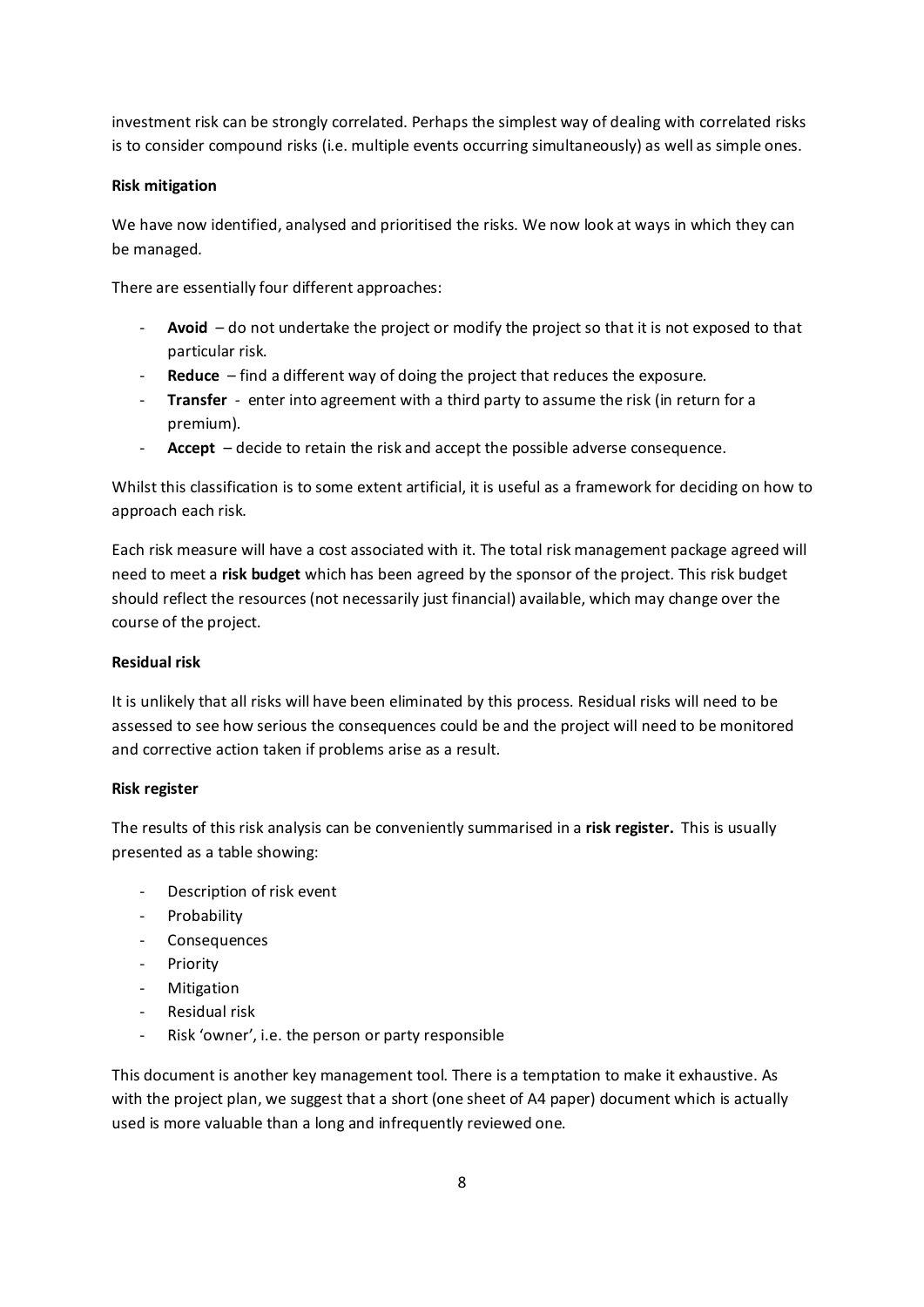## **Reviews**

The key risk management decisions should have been taken at the project design stage. However, circumstances change and there are usually residual and even new risks to be considered during the life of the project, so risk management needs to be considered regularly and the strategy changed if necessary.

# **Advantages and limitations of the ERM approach**

The main advantage of the ERM approach is the holistic view which allows for correlation across all identified risks. This integrated approach should result in a better and more efficient decision making framework.

The main limitations are the difficulties in dealing with to non-quantifiable risks (such as the loss of experience arising from the retirement of a key manager or reputational risk in the event of project failure) and the need to avoid an overdependence on the results of a particular model.

# **Further reading**

Section 7 provides suggestions for further reading, including links to internet sites. There is nothing particularly complicated about the key ideas of ERM and they should be familiar to most actuaries.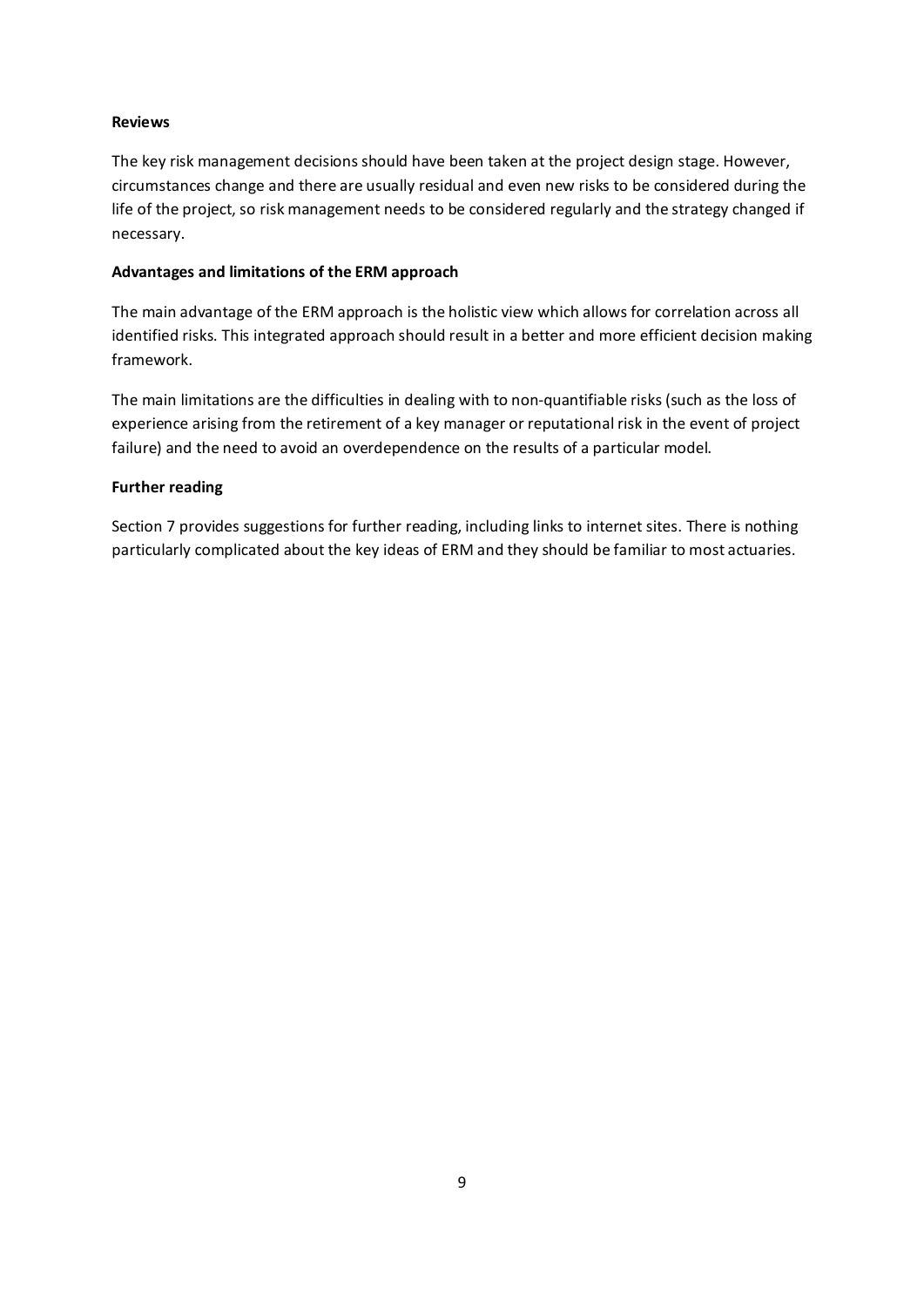# 4 Current Practice

Pension schemes and their finances have become more topical over the last few years and indeed more and more companies are appreciating the degree of risk inherent in a defined benefit (DB) pension scheme. The last decade brought much turmoil for DB schemes with significant changes including accounting standards and the recognition of pension scheme assets and liabilities on the corporate balance sheet.

In this paper we will specifically look at Irish schemes, under current pension legislation. The main features of such schemes relevant to our discussion are:

- · they are usually established as trusts. Management of the scheme is split between the trustees (usually responsible for investment strategy) and the employer (usually responsible for setting benefit and contribution levels and appointing trustees);
- · trustees are appointed from management and employees. There is no professional qualification requirement and meetings are often infrequent (less than quarterly). There is no requirement for independent and/or professional trustees;
- · there are typically many 'embedded options' within the design of the scheme such as discretionary pension increases, the option to exchange part of the pension for cash at retirement and, crucially, the employer's right to terminate the scheme without additional funding at any time;
- · most of the schemes activities are outsourced to third parties (administrators, investment managers, insurers, bankers, custodians, accountants, legal advisers and various management consultants including actuaries) under contract;
- · most schemes are small (under €100 million) and have limited resources;
- · most schemes have adopted aggressive, equity based investment strategies and, at the time of writing, are poorly funded on virtually any measure. Relative to other traditional DB countries the experience of 2008 has been more severe for Irish schemes due to the higher equity content of typical investment strategies;
- · there is a legal requirement to reach full funding on a statutory basis within a specified but flexible timescale;

We acknowledge that this is a crude summary and there will be exceptions on every one of these points. Nevertheless, we believe it correctly reflects the aggregate situation at the time of writing

# **Recent changes to typical DB custom and practice**

Roughly 10 years ago a significant change was made to how companies account for DB pension schemes in their annual accounts. The change from cashflow based SSAP24 to obligation based accounting standards such as FRS17, IAS19 means that a deficit in a pension scheme is effectively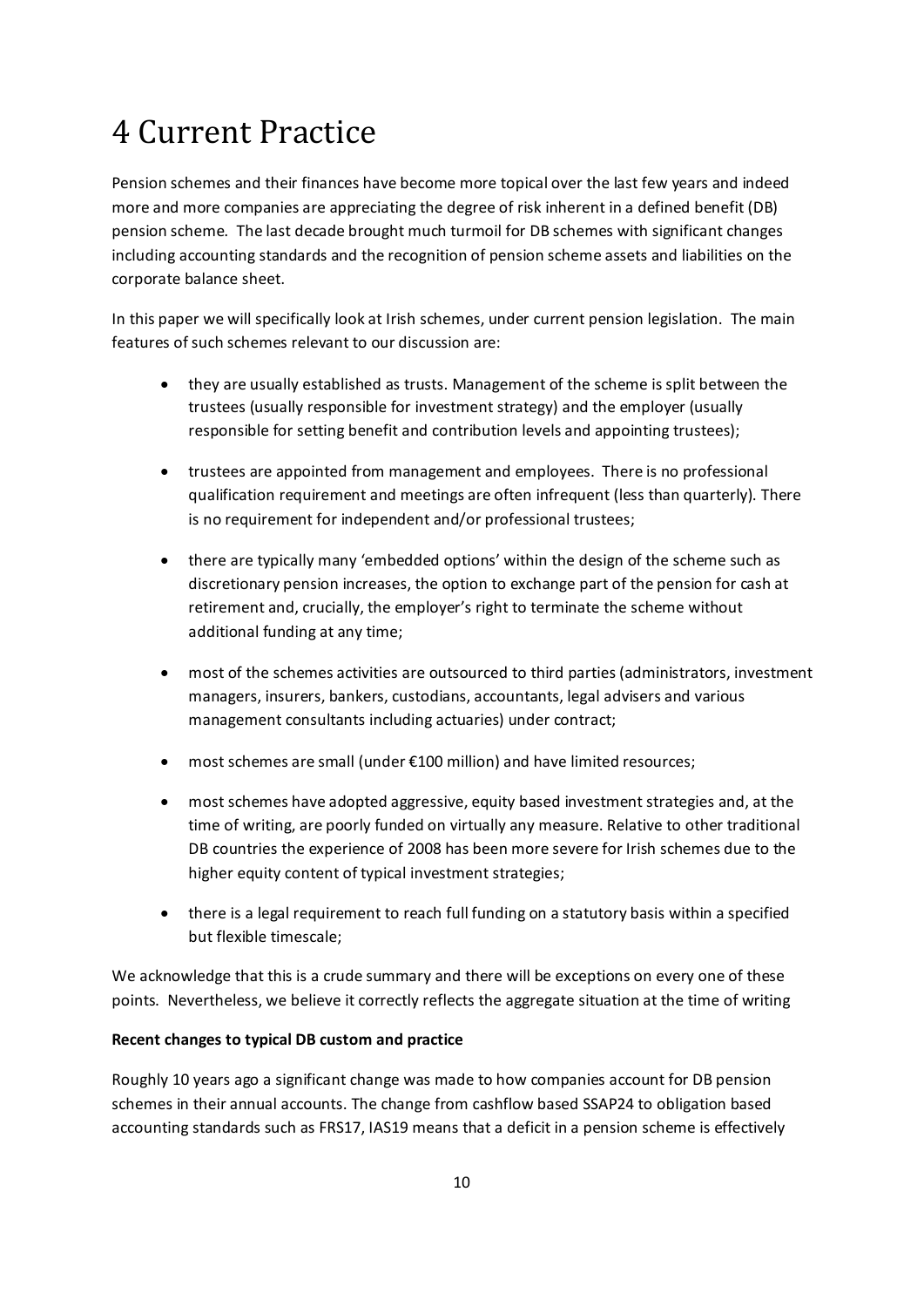treated as a corporate debt – therefore the underfunding in pension schemes we have seen of late has had a direct impact on the levels of debt in companies in the eyes of corporate analysts.

Allied to this, in Ireland, we have seen the introduction of an annual solvency test on the Minimum Funding Standard basis. Despite the original intention of the test being the "minimum" hurdle that DB schemes should jump with ease, the MFS test has instead become quite onerous with over 90% of schemes reputed to fail the test at time of writing.

The test is constructed to be a market based test for pensioners in that their liability is assessed on an annuity buy out basis. On the other hand, for active and deferred members the MFS reserves on a transfer value basis that assumes an investment return in excess of bonds is achieved in the period to retirement. However, this target investment return cannot be achieved with any certainty and requires a significant degree of risk taking. The market value of the pension scheme assets typically bears no resemblance to the assessment of the MFS liabilities with the natural consequence therefore of significant volatility of funding levels on a short term annual basis.

#### **Long term versus short term**

Therefore, for stakeholders of pension schemes the often repeated mantra of pensions being a "long term investment vehicle" has been effectively turned on its head in recent years with the introduction of significant short term measures. These short term measures have highlighted the volatility of typical investment strategies versus fair value assessment of liabilities. Indeed as the last year has shown an unmatched investment policy can lead to the situation of cash calls on the company to fund the pension scheme at a time when the company is facing difficulties itself. It is tempting to wonder what the reaction of members of a company that have lost their jobs and pension benefits due to company bankruptcy would make of the scheme actuary's "long term" assessment of the liabilities of their pension scheme.

Allied to this assets have grown to be a significant size over recent years with one estimate suggesting pension scheme assets (as a proportion of GDP) grew from less that 10% in the early 1970s to over 130% at end 2007 (see Pension Insecurity in Ireland by M. Moloney and S. Whelan). Finally then, consider the fact that many schemes are either closed or are contemplating closing the scheme to new entrants and it is clear to see that the investment time horizon is shortening.

A combination of all these factors has highlighted to companies and trustees the need to consider the risks inherent in their DB pension scheme and in particular for companies how these risks sit within their overall enterprise risks. This has been recognised by market participants through the deluge of products that have become available over the last few years to help companies manage the risk exposures within their pension scheme. Some of the largest UK pension schemes typically use market instruments such as swaps, forwards, futures, options etc to manage the volatility of the finances of the pension scheme to a preferred level.

#### **Legislative framework**

The current legislative framework in Ireland involves a risk management process with regular valuations and experience monitoring required.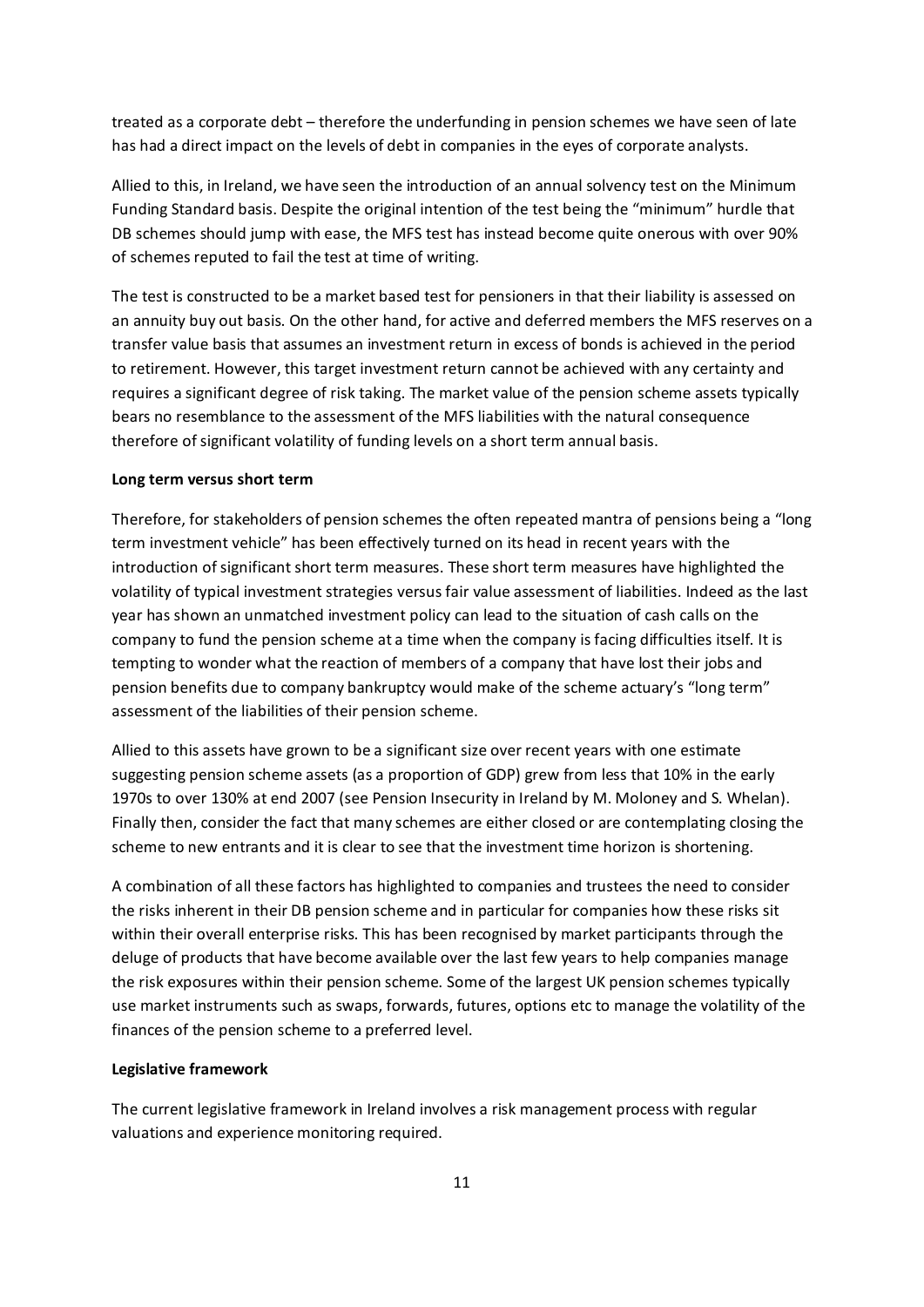Section 56 of the Pensions Act 1990 requires that each defined benefits scheme completes a valuation at least every three years. The valuation and report are required to be prepared in accordance with the actuarial guidance contained in "Actuarial Standard of Practice PEN-1: Funding Defined Benefits – Actuarial Reports" issued by the Society of Actuaries in Ireland. ASP PEN 1 has numerous requirements including the following:

- A valuation of the scheme on an ongoing basis and on the statutory minimum funding standard basis.
- A recommended contribution rate.
- An analysis of how actual experience has differed from that assumed at the previous valuation.
- The sensitivity of the results to the chosen assumptions.
- A summary of the investment strategy that the scheme is pursuing.
- An analysis of the scheme's exposure to investment risk and the sensitivity of the funding position to future investment market changes.
- A bond based investment strategy contribution rate.
- A statement of the scheme's funding objectives.

Section 44 of the Pensions Act 1990 requires Actuarial Funding Certificates to be submitted to the Pensions Board. The Scheme Actuary is required to make an annual statement about the schemes current statutory minimum funding standard position. If the scheme does not satisfy the standard a funding proposal is required to be put in place. The funding proposal has to be agreed between the Employer and the Trustees. The Scheme Actuary certifies based on a number of assumptions that the funding proposal will give the scheme a reasonable prospect of satisfying the funding standard at the end of the term of the proposal. Actuarial guidance indicates a range of acceptable assumptions for the funding proposal. If a funding proposal involves a Section 49 (a) application (apply for an extension) and / or a Section 50 application (apply for a reduction of benefits) then there are additional requirements, including an investment strategy, a funding strategy and an analysis of the employer's covenant.

Most schemes are required to have a statement of Investment Principles. This normally sets out the scheme's return objectives, diversification objectives and risk objectives. Most schemes are reviewed on an annual basis under FRS17 and IAS19.

All of the above items result in the scheme's liability and investment profile being examined on a regular basis.

### **Typical approach to funding DB liabilities**

The traditional approach of taking of credit in advance for any equity outperformance (by discounting liabilities at a higher equity based discount rate) leads to the peculiar situation where greater risk taking results in lower premiums/contributions. The main reason for using this approach has been to keep the "cost" of pensions at a manageable level for the company by funding for this "cost" assuming outperformance from equities. By extension therefore equity investment should lead to higher values of the sponsoring company as pension cashflows are kept low. Of course this fails to consider that in fact equity investment in the pension fund adds to the overall risk for the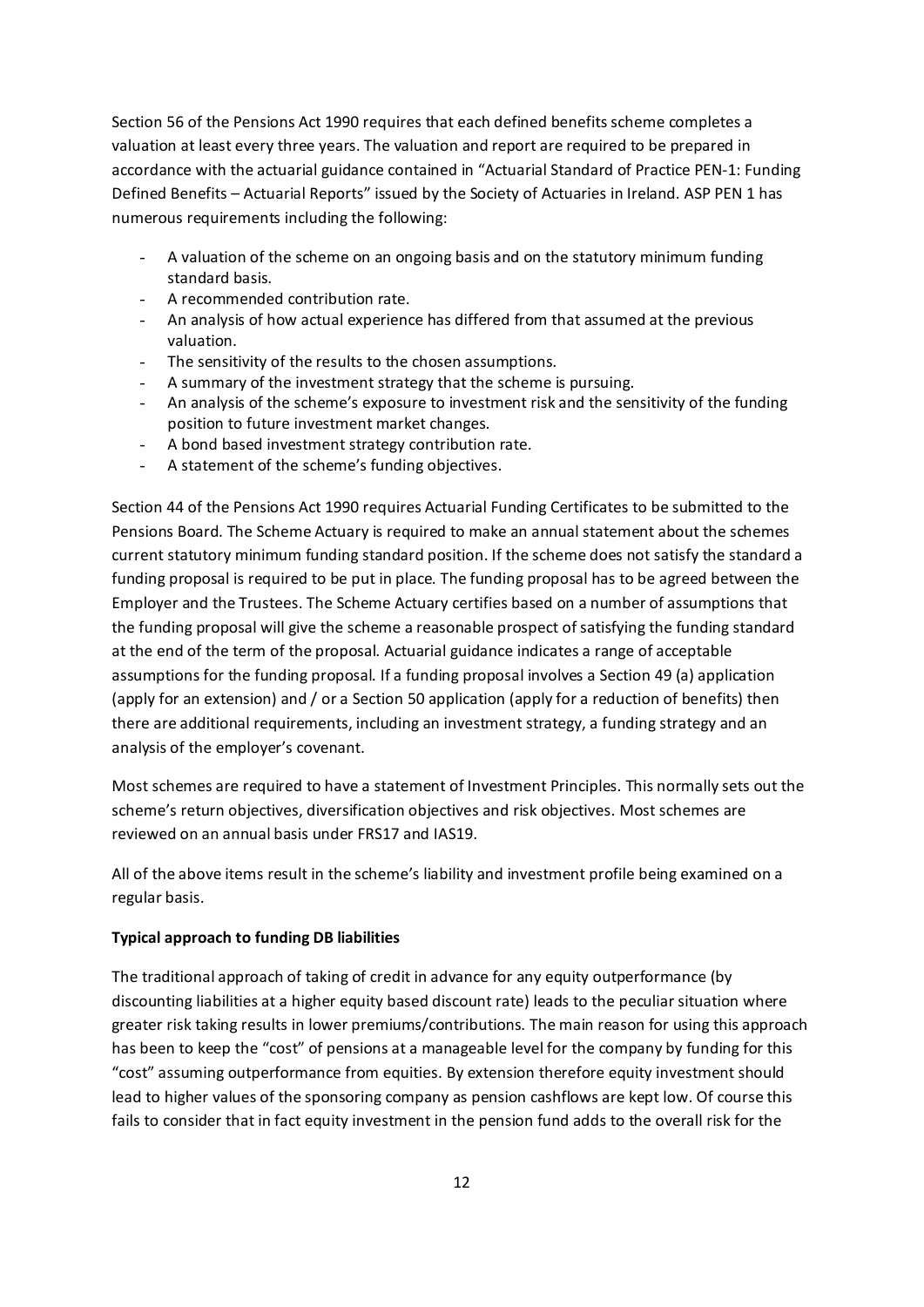company (most particularly for companies with large pension schemes) and therefore on a risk adjusted basis the value of the company would not be higher.

Essentially, we wish to distinguish between the approach by which the Actuaries have measured liabilities in the past, which we will call the 'Funding Basis', and the value the market would determine for those liabilities, which we will call the 'Hedgeable Basis'.

The Funding Basis is an estimate, made by the Scheme Actuary, of the assets needed at any particular time to make provision for benefits already accrued under the scheme net of future expected outperformance of assets relative to liabilities. As such, being fully funded on the Funding Basis means that assets will be sufficient to provide benefit cashflows in the future provided the current investment policy is maintained and provided assets outperform liabilities to the extent assumed. Fully funded on this basis, therefore, does not allow conclusions to be drawn about the ability or otherwise of the Fund to move to operating a low risk approach to benefit delivery.

The Hedgeable Basis, on the other hand, seeks to establish the market value of a portfolio of assets designed to match, as closely as possible, the financial characteristics of the liabilities themselves. The result of this calculation is the amount of assets the Fund would need to hold if it was to seek to reduce investment risk to the greatest extent possible. Building funding policy on the foundation of Hedgeable Basis, therefore, allows one to separate the consequences of funding and investment policy decisions explicitly. It is then possible to openly recognise and discuss the extent to which asset outperformance is expected and the degree to which the Fund is exposed to the sponsor covenant if assets fail to perform as expected.

The diagram below illustrates this by showing the market consistent measure of the liabilities ('Hedgeable basis') against the funding basis. This illustrates the amount that is expected to be delivered through a combination of market returns and contributions. Clearly however these returns are not guaranteed and the position can be better or worse than expected leading to either a surplus or a deficit (shown as outcomes 1 or 2 in the diagram).

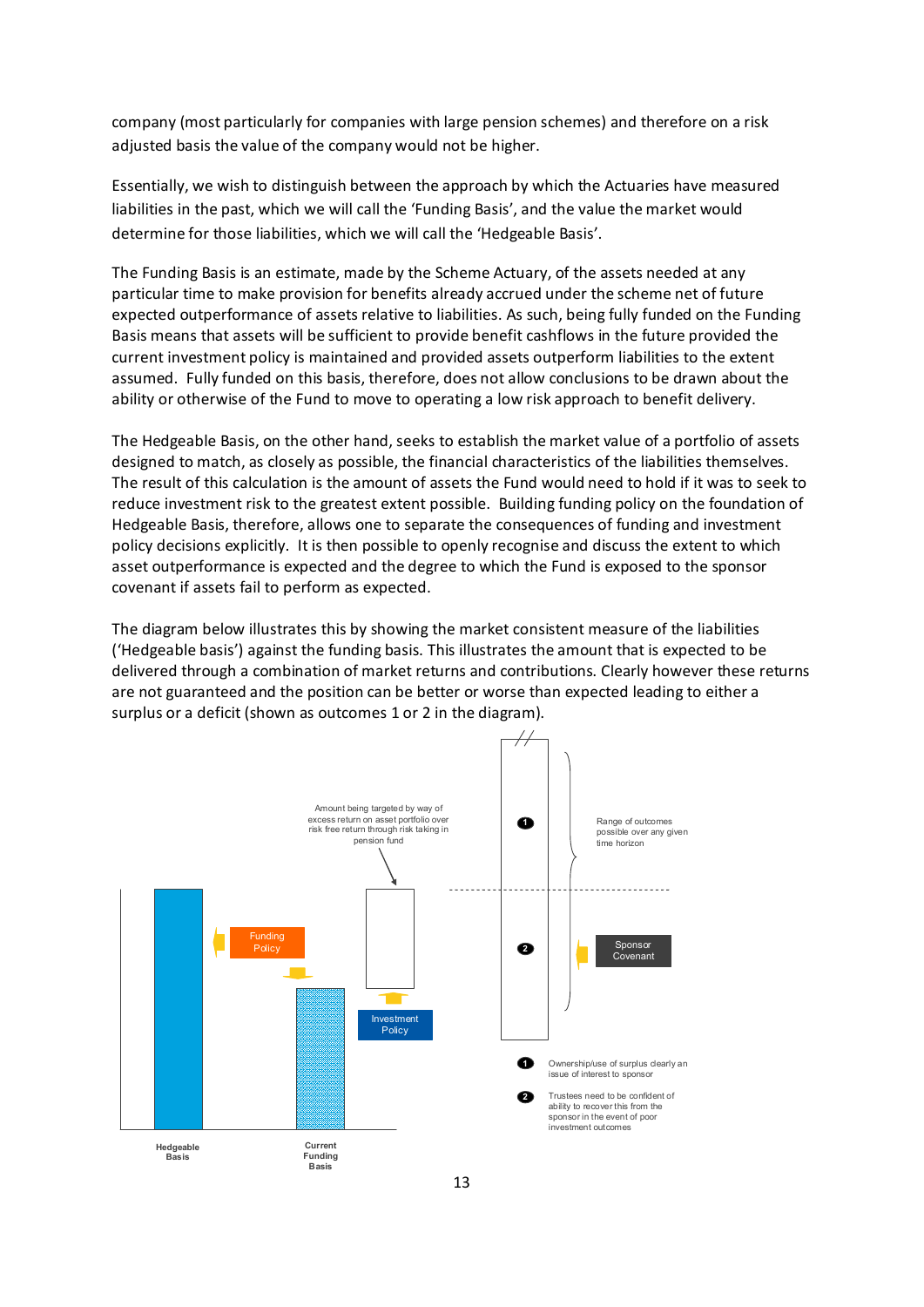Therefore, it is critical to consider the risk tolerance of the stakeholders of the pension scheme (taking into account the strength of any sponsor covenant) in determining an integrated funding and investment strategy for the scheme. The stakeholders of the pension scheme should consider what impact any downside events would have on the finances of their scheme and whether they are capable of withstanding that level of volatility. In effect risk taking of any description should be consistent with the ability to withstand any volatility of the proposed strategy. This may often lead to the conclusion that benefits are unaffordable at current levels due to the overdependence on risky assets to deliver those benefits.

Discounting the liabilities at a rate dependant on the asset mix of the scheme with the intention of smoothing out any volatility over time is not a viable risk management strategy and is contrary to the worldwide move to mark to market accounting for liabilities and the introduction of a fair value basis i.e. the price that a willing buyer and seller would agree on if they both possessed all relevant information.

In effect the value of the liability depends on the markets best estimate of benefit promise rather than the asset mix designed to deliver that promise. Instead, many companies in traditional DB geographies such as UK, US, Netherlands are moving to recognising liabilities on a market related basis and using market instruments to hedge these liabilities to the greatest extent possible.

Indeed the Society of Actuaries in Ireland has already recognised the dangers of this approach:

*" the current regulatory system places a lot of faith in the ability of equity markets to deliver on benefit expectations. Arguably, the current regime encourages companies and trustees to take extra risk in order to restore a scheme to solvency without any material consideration of the risks. In particular, the contribution requirement is generally reduced by making higher allocations to equity and property and taking advance credit for the expectation of higher return on these asset classes, without reference to risk and employer covenant."*

*Source: Submission to the Department of Social and Family Affairs on the Green Paper on Pensions*

Benchmarking funding and investment strategy against the fair value assessment of the liabilities represents the natural starting point for any measurement of risks in a DB pension scheme and we recommend its adoption for risk management.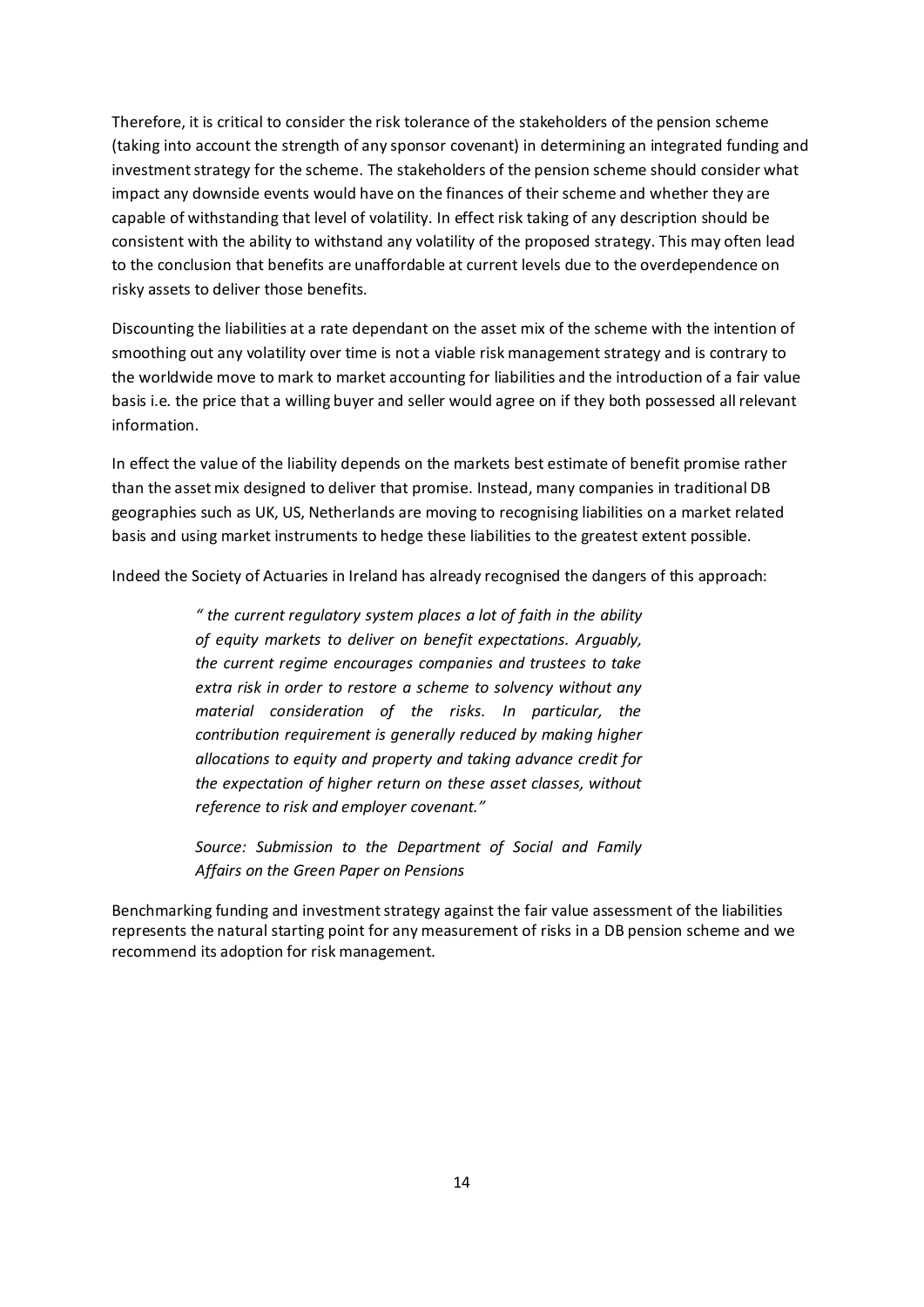# 5 ERM approach

In this section, we apply the principles outlined in Section 3 to the management of occupational defined benefit pension schemes.

# **Policy levers**

Stakeholders of DB pension schemes have 3 policy levers at their disposal to manage risk as illustrated in the diagram below.



- Funding policy i.e. the pace of cashflow contributions to the scheme which is determined through regular actuarial valuations
- Benefit policy i.e. what benefits are to be paid from the scheme and whether they are guaranteed or discretionary
- Investment policy i.e. how the assets of the scheme are invested

Central to this framework is the realisation that risk taking in any of the policy levers is dependant on it being consistent with the tolerance for risk of the ultimate backer of the scheme, the company sponsor.

# **Whose risk?**

A pension scheme is primarily an agreement between the owners of a business and its employees. These two parties are the **principals** to the agreement. Businesses are run by managers and schemes are usually set up as trusts which are administered by trustees and third party service providers . These are all intermediaries acting as **agents** for the principals. Whilst these agents will need to undertake their own risk management processes, we will focus on the principals and in particular we will look at the issues from the corporate perspective rather than those of the employee.

Further research could and perhaps should be undertaken on risk management from the perspective of the other parties listed above.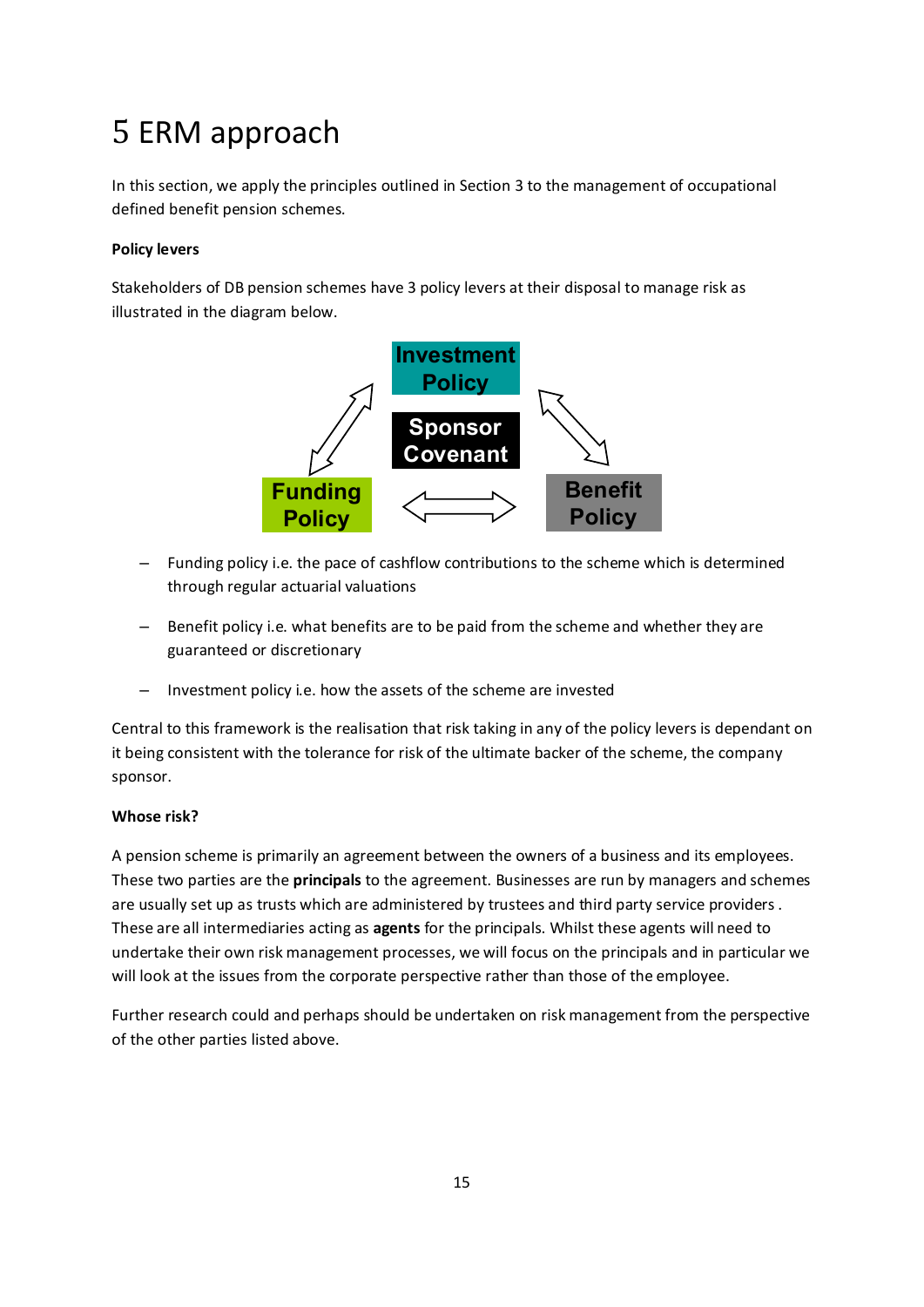#### **Risk manager**

The use of trust vehicles and the lack of precision in many trust documents means that the risk management function is split between the trustees, the employer and sometimes third parties such as the actuary.

Clearly, any ambiguities need to be removed and control of the scheme should be placed where it is most appropriate. Since the scheme is a vehicle to deliver benefits promised by the employer to the employees, we believe that control of the scheme should primarily be vested in the employer. If there is a corporate risk manager, he or she should also be responsible for pension scheme risk. This may be difficult in practice because of the responsibilities of trustees under trust law.

At the very least, we recommend that the business plan identifies a specific individual/group with overall responsibility for each of the actions required to meet the stated objectives. These parties constitute the management group. This group should meet regularly – we recommend quarterly meetings. These may be organised around trustee meetings but their business is not exclusively trustee based.

For many schemes, most tasks will be carried out by third parties. We recommend that all such parties have agreed terms of business and SMART performance targets (consistent with the schemes targets) against which they are regularly assessed.

Whether such a structure is optimal can be debated and different schemes may reach different conclusions. What is important is that the structure is clear and is driven by the objectives set and the resources available.

### **Objectives**

Having established that we are looking at risk management from the employer's perspective, we can consider setting some sensible objectives. It goes without saying the scheme will wish to provide the benefits promised, to comply with legal requirements in its operation and to operate cost effectively. The difficult questions relate to the financing of the benefits.

In the past, pension schemes appeared to be separate entities from the employer who set them up. This was partly as a result of the use of trust vehicles to implement the schemes and partly as a result of 'off balance sheet' accounting for corporate pension liabilities, but this is now changing: pension schemes and their finances have become more topical over the last few years and indeed more and more companies are appreciating the degree of risk inherent in a defined benefit (DB) pension schemes.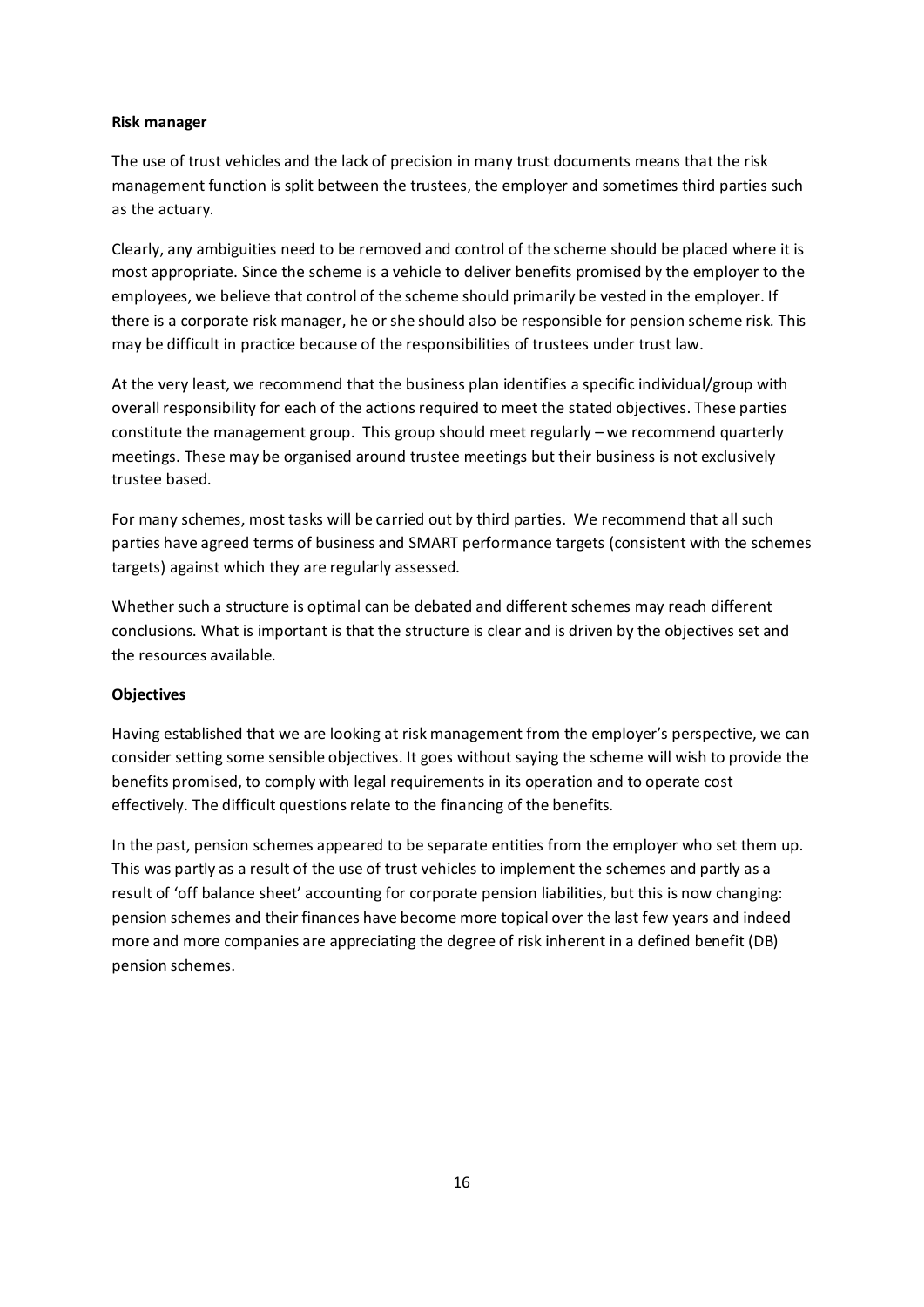

Companies exist to generate a return to providers of capital. Value is added by investing in projects whose expected return exceeds the cost of capital. Companies are therefore typically considered to be "pass through" entities - all value passes to shareholders after meeting higher priority claims of liability holders. Looking at pension schemes from this perspective:

- a pension scheme is used by capital providers to compensate employees for their services. Therefore, pension schemes should be analysed and considered in the context of the enterprise as a whole
- · benefit payments to participants are a form of corporate debt with assets held in trust as collateral. As pensions are a form of deferred compensation the deficit in an underfunded pension plan could be considered to be a form of corporate borrowing from scheme members (notwithstanding the fact that there is no legal obligation on Irish companies to pay back this debt)
- · the value of these benefit payments are unrelated to the assets held in trust
- · pension schemes should be managed on a similar time horizon to that of the capital providers.

Including net pension liabilities on the balance sheet can have quite a large and volatile impact as the diagram below illustrates – for many companies, pensions are THE dominant risk issue and indeed this paper is motivated by precisely this observation.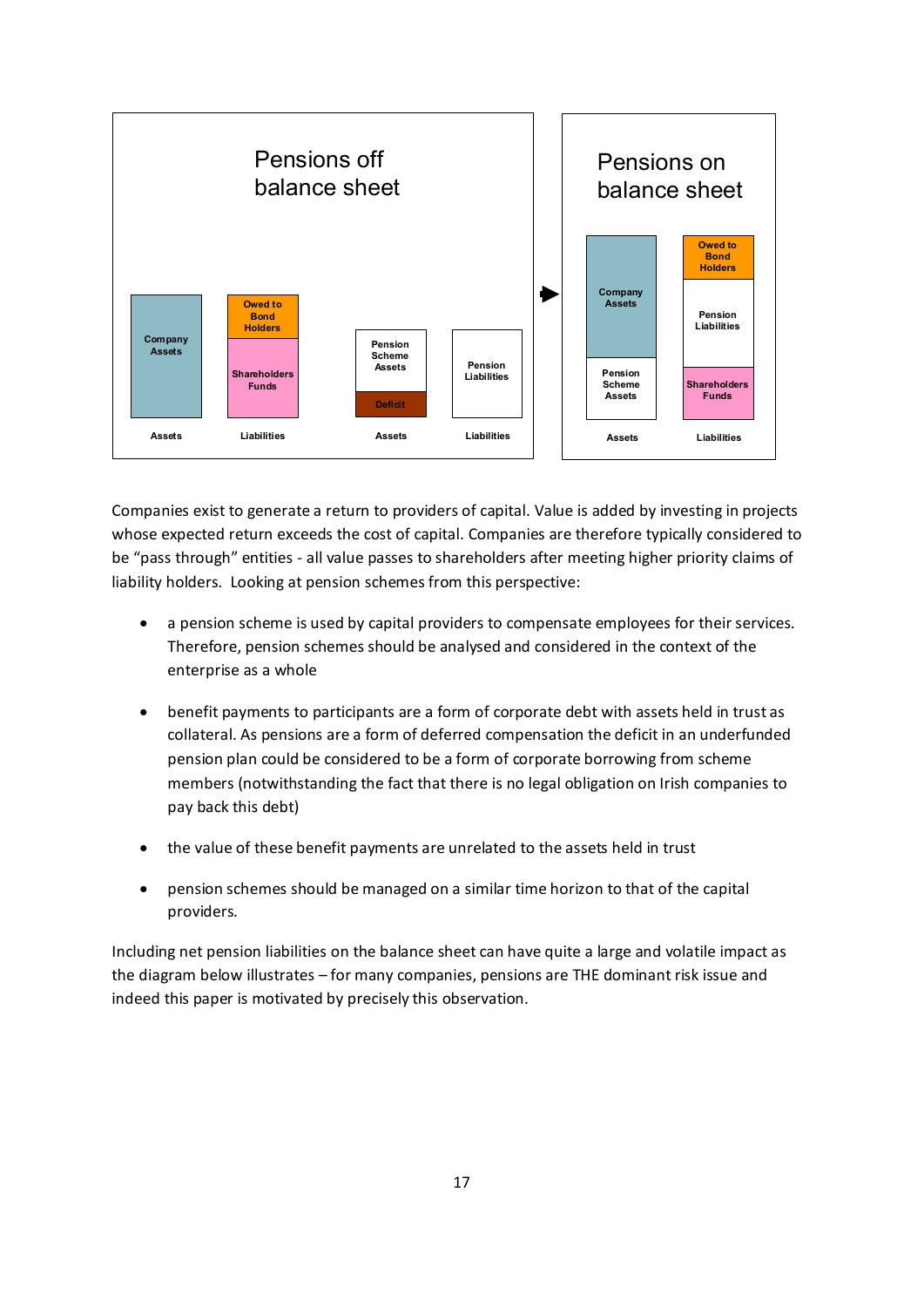

#### Accounting Deficit as a proportion of market capitalisation

The question therefore becomes how does the asset mix of a pension scheme impact on shareholder value and in particular does equity investment add any value for shareholders. Shareholders have access to the same investments as the pension scheme. Therefore they can adjust their portfolio to counteract any changes to the pension scheme's investments . Where in the capital structure of the corporation should risk be taken? We suggest that the company should concentrate on its core capabilities to provide shareholder value (i.e. widget manufacturers should concentrate on manufacturing widgets as efficiently as possible) rather than remaining exposed to the volatilities of equity markets within its pension scheme with the consequential impact on shareholder value depending on the size of the scheme relative to the company.

This simple argument suggests that most companies would best serve their shareholders (and their employees) by fully funding their pension schemes ( to maximize tax relief and employee security) and holding investments which match the liabilities as closely as possible – namely sovereign bonds of appropriate duration and currency with appropriate additional reserves for liabilities which cannot be matched. It is perhaps surprising the extent to which actual pension scheme policy diverges from this position, but with many defined benefit schemes now being phased out it is a question of how and when, rather than if, this policy will be implemented.

We recommend that schemes' business plans should recognize that their target is to fully fund on a bond matched basis at some point in the near future. Until this objective is reached, there will likely be significant risks to be managed.

The reader will note that we have rejected both the traditional actuarial and the current accounting approaches to assessing pension liabilities. There are theoretical reasons for doing so, but on a practical note, the endgame for most pension schemes will be to secure the liabilities with annuity contracts or to match as closely as possible with highly rated bonds rather than continuing to take investment risk, so we believe that a bond matching target is sensible.

We provide a very simple example of a business plan and objectives below. In practice, plans will be longer than this, but we recommend that they are kept as short as possible and should fit on a single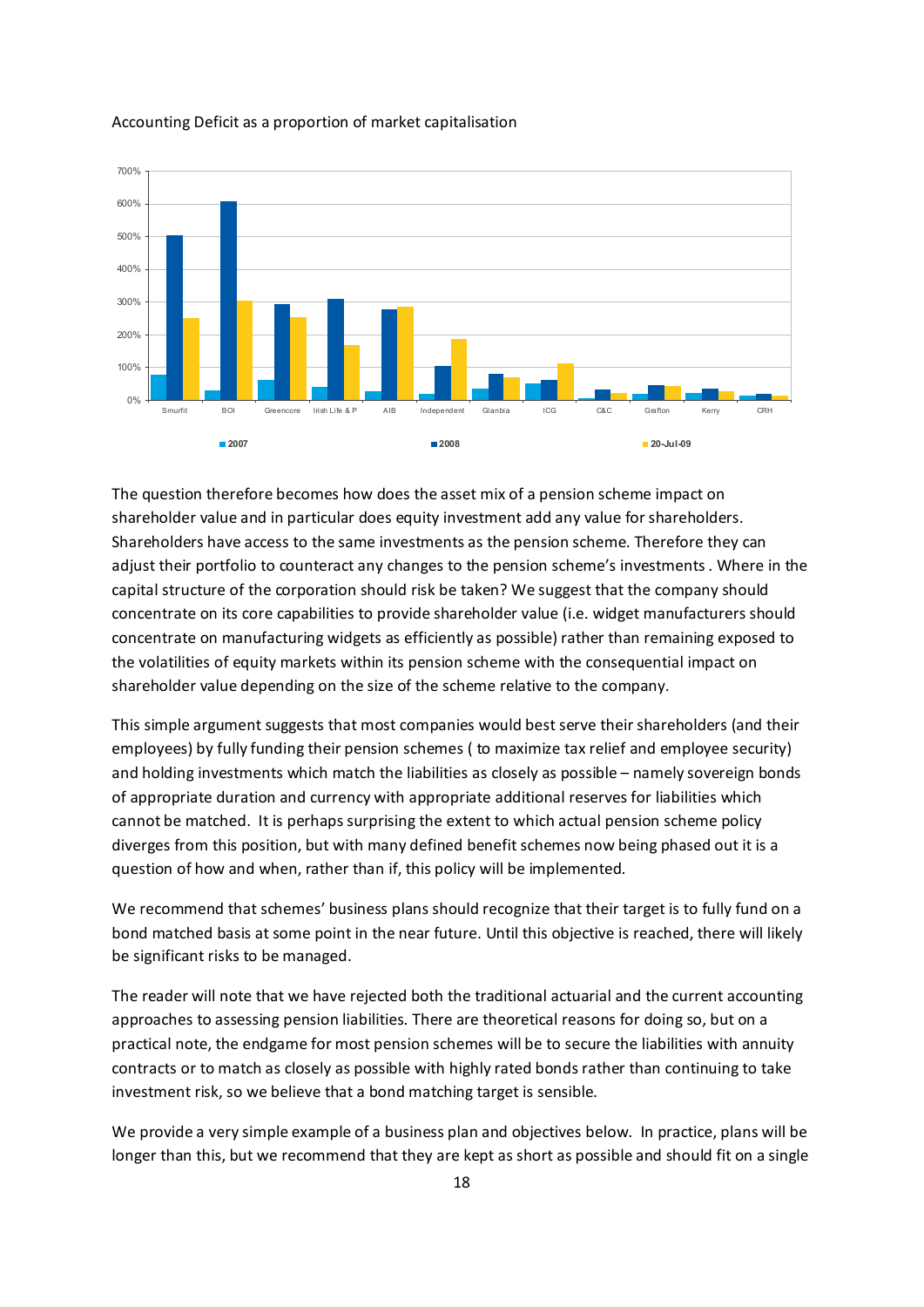sheet of A4. We recommend that this document should be tabled at every management/ trustee meeting and used to structure the business of these meetings. Too often, business plans are prepared and forgotten. It is not the responsibility of the risk manager to set the objectives and business plan, but it is their responsibility to ensure that someone does so and that the scheme is then run accordingly.

| Objective                                        | <b>Action</b>                                                                     | Owner                                 |
|--------------------------------------------------|-----------------------------------------------------------------------------------|---------------------------------------|
| Full funding on a bond<br>matching basis by 2020 | Employer contributions of<br>€10m p.a.                                            | <b>Finance Director</b>               |
|                                                  | Investment return 3% p.a.<br>higher than long dated $\epsilon$<br>sovereign bonds | Investment Committee                  |
| Benefits paid correctly                          | Accurate administration                                                           | Trustees/third party<br>administrator |
| Compliance with law                              | Correct management<br>Monitoring legal changes                                    | Trustees/ Company<br>Secretary        |

# **Risk identification**

The table below outlines some of the key risks within a pension scheme that companies (and Trustees) need to take into consideration. Whether the scheme is open, closed to new entrants, closed to future accrual or even in wind up; many, if not all, of these risks will apply. Many examples of risk registers are available on the internet and the UK Pension Regulator provides useful guidance and a template which are also suitable for Irish schemes – a link is provided in Section 7.

| <b>Risks</b>        | <b>Description</b>                                                                                                                                          |
|---------------------|-------------------------------------------------------------------------------------------------------------------------------------------------------------|
|                     |                                                                                                                                                             |
| (a) Financial Risks |                                                                                                                                                             |
| - Investment Return | Schemes hold risky assets in order to try and<br>achieve a higher return but these assets do not<br>necessarily best match the nature of the<br>liabilities |
| - Covenant          | The risk that the employer will be unable or<br>unwilling to pay the contributions required to<br>fund the benefits.                                        |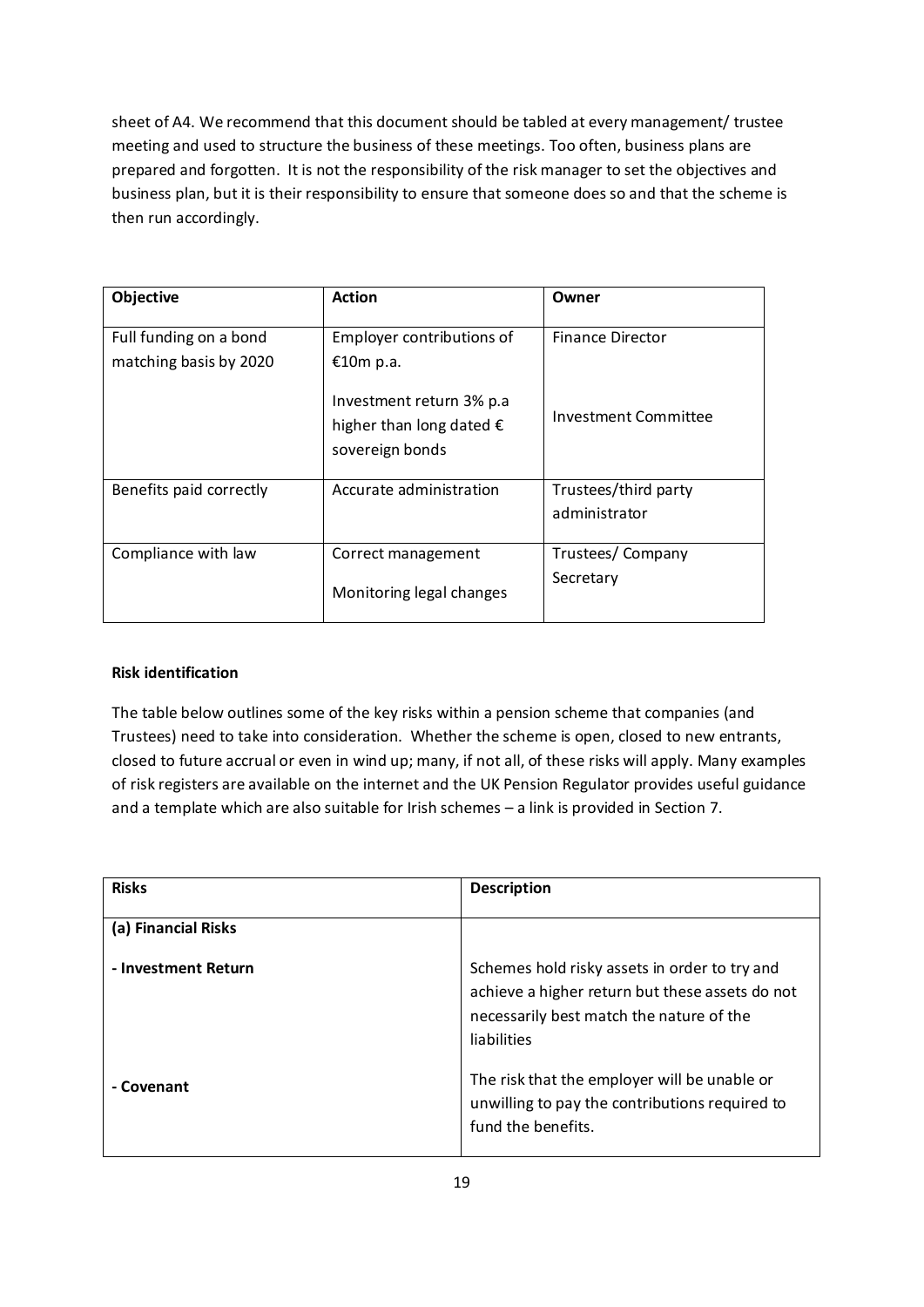| - Inflationary                | Potential mismatch of the inflation exposure of                                         |  |  |
|-------------------------------|-----------------------------------------------------------------------------------------|--|--|
|                               | the investment portfolio compared to the index-                                         |  |  |
|                               | linked liabilities                                                                      |  |  |
| - Salary                      |                                                                                         |  |  |
|                               | Unknown future salary (general and                                                      |  |  |
|                               | promotional) increases impact on the cost of                                            |  |  |
| - Currency                    | meeting final salary benefits                                                           |  |  |
|                               | Assets and Liabilities are not necessarily                                              |  |  |
|                               | matched by currency (for diversification reasons)                                       |  |  |
|                               |                                                                                         |  |  |
| - Cashflow and Liquidity      | Are there sufficient contributions and/or                                               |  |  |
|                               | marketable assets to pay benefits?                                                      |  |  |
| (b) Assumption Risk           |                                                                                         |  |  |
|                               |                                                                                         |  |  |
| - Longevity                   | What is the mortality experience of the Scheme<br>and what allowance is made for future |  |  |
|                               | improvements? How long will members actually                                            |  |  |
|                               | live for?                                                                               |  |  |
|                               |                                                                                         |  |  |
| - Assumption risk             | Risk that assumptions used to calculate DB                                              |  |  |
|                               | liability materially understated or overstated.                                         |  |  |
| (c) Operational Risks         |                                                                                         |  |  |
|                               |                                                                                         |  |  |
| - Regulations                 | Risk of changing legislative environment and its                                        |  |  |
|                               | implications on DB costs (e.g. accounting                                               |  |  |
|                               | standards; minimum funding requirements;                                                |  |  |
|                               | compulsory pension provision)                                                           |  |  |
| - Culture                     | Differing expectations between the Trustees,                                            |  |  |
|                               | members and Company?                                                                    |  |  |
| - Board composition           | Who is represented on the Board and do they                                             |  |  |
|                               | have conflicting interests?                                                             |  |  |
|                               |                                                                                         |  |  |
| - Record keeping              | Risk of incorrect data/benefit calculations                                             |  |  |
|                               |                                                                                         |  |  |
| (d) Strategic Risks           |                                                                                         |  |  |
| - Competitor/Industry changes | Is the pension provision suitable to attract and                                        |  |  |
|                               | retain employees?                                                                       |  |  |
|                               |                                                                                         |  |  |
| - Merger and Acquisition      | Terms on which pensions are brought into a new                                          |  |  |
|                               | Company may understate the true cost and risk                                           |  |  |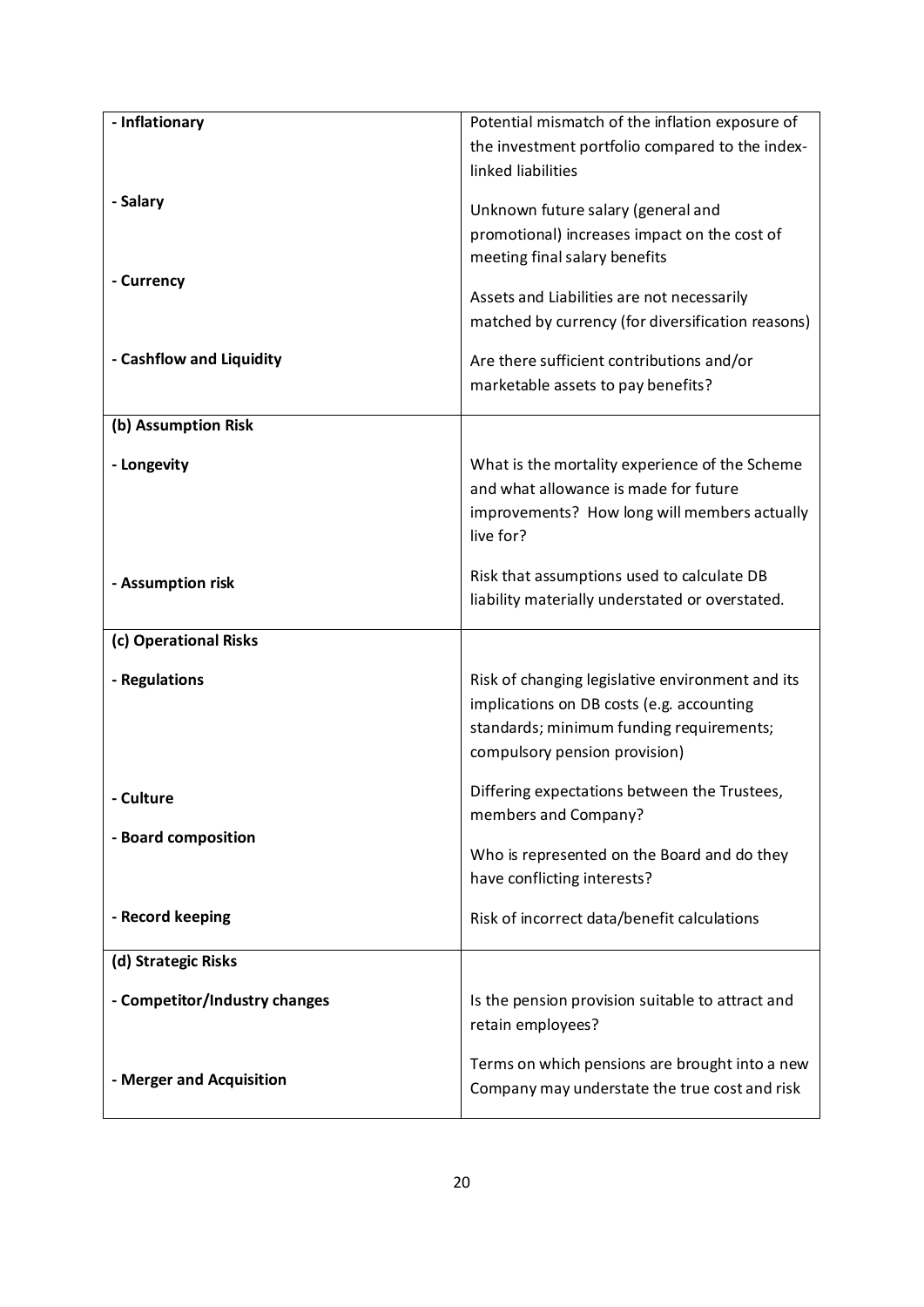This is a generic list. Remember that risk is defined relative to the stated objectives. For example, the following key risks might be identified given the business plan above:

| <b>Objective</b>                                 | <b>Action</b>                            | <b>Risk</b>            |
|--------------------------------------------------|------------------------------------------|------------------------|
| Full funding on a bond matching<br>basis by 2020 | Employer contributions of $£10m$<br>p.a. | Employer default       |
|                                                  | Investment return 3% p.a higher          |                        |
|                                                  | than long dated $\epsilon$ sovereign     | Lower than expected    |
|                                                  | bonds                                    | investment return      |
|                                                  |                                          | Unexpected increase in |
|                                                  |                                          | liabilities            |
|                                                  |                                          | Theft of assets        |
| Benefits paid correctly                          | Accurate administration                  | Maladministration      |
| Compliance with law                              | Correct management                       | Mismanagement          |
|                                                  | Monitoring legal changes                 |                        |

For an entity as complex as a pension scheme, there are many other risks which could and should be identified, and some of the risks shown above can be analysed further.

### **Risk assessment**

Having identified the risks, we need to assess their impact, both in terms of probability and potential impact. We also need to provide a combined measure in order to prioritise them.

There are a number of ways in which we might approach this – some mathematically sophisticated and others simple and intuitive.

For the smaller risks and the risks which are difficult to quantify, we suggest a simple traffic light approach such as:

| <b>Probability rating</b> | <b>Description</b>                      | <b>Indicators</b>                       |
|---------------------------|-----------------------------------------|-----------------------------------------|
| High                      | Might occur each year                   | Has occurred in the last three<br>years |
| Medium                    | Might occur once in project<br>lifetime | Has occurred at least once              |
| Low                       | Not likely to occur                     | Has not occurred                        |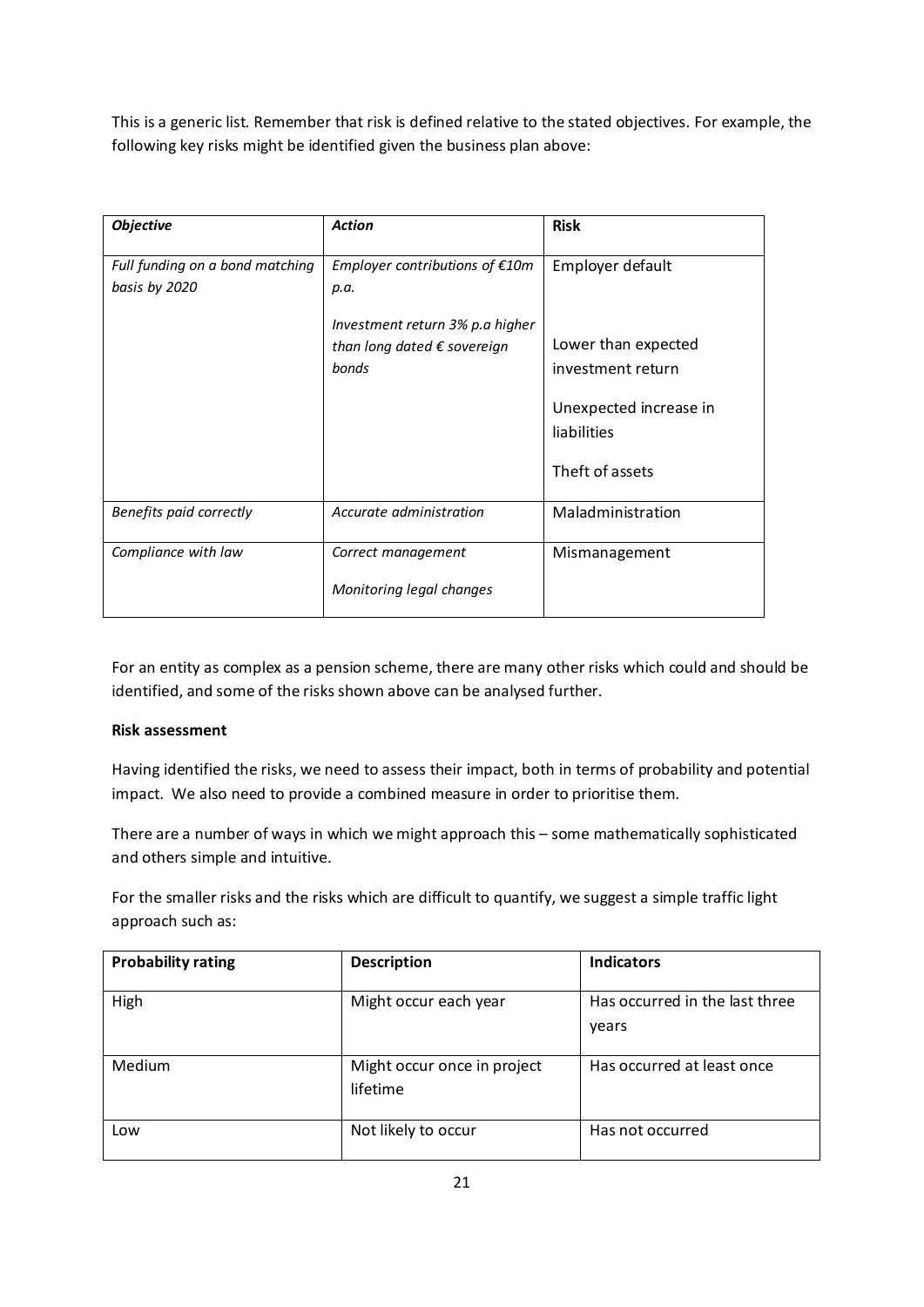| Impact rating | Assessment*                                                               |
|---------------|---------------------------------------------------------------------------|
| High          | Financial impact $> \text{\textsterling}100$ million                      |
| Medium        | Financial impact between $\epsilon$ 10 million and $\epsilon$ 100 million |
| Low           | Financial impact $\leq$ £10 million                                       |

\*These are illustrative figures.

| <b>Traffic light</b> | <b>Probability/Impact rating</b> |
|----------------------|----------------------------------|
| Red                  | At least one High                |
| Amber                | Not Red or Green                 |
| Green                | Both Low                         |

This scoring system is adapted from the Risk Management Standard produced by the Institute of Risk Management and other allied organisations – see section 7 for a link to the full document.

For the most significant risks – namely investment risk and covenant risk, more sophisticated risk measures are warranted. There are three basic approaches for analysing these risks:

# **(a) Scenario testing**

Risks are assessed by looking at the impact of a range of adverse scenarios. For example, investment risk might consider the effect of a 20% fall in share prices and/or a 1% fall in interest rates. There are limitations to this approach as only a finite number of scenarios can be chosen and no assessment of the likelihood is provided. However, it can be useful to model extreme events where the impact is likely to be severe and the probability is low and/or hard to assess and it is easy to implement and explain.

# **(b) Stochastic modelling**

In contrast to a deterministic model, a stochastic model treats the key parameters as random variables with a defined probability distribution. These probability distributions are often based on past and present values of the variable itself. It is often seen as a more objective approach than deterministic modelling and is arguably the most appropriate way of allowing for the volatility and uncertainty underlying the variables of interest. The downside is selecting the correct probability distribution which can reflect the future uncertainty.

Examples of risk analysis using a stochastic approach include:

**Value at Risk** - this is usually defined as the level of loss which might occur with 5% probability over the next year, although other confidence levels and time periods can be used. VaR has several known shortcomings: it is a loss threshold rather than a measure of expected loss, it does not capture diversification benefits correctly (for the technically minded, it is not a 'coherent' risk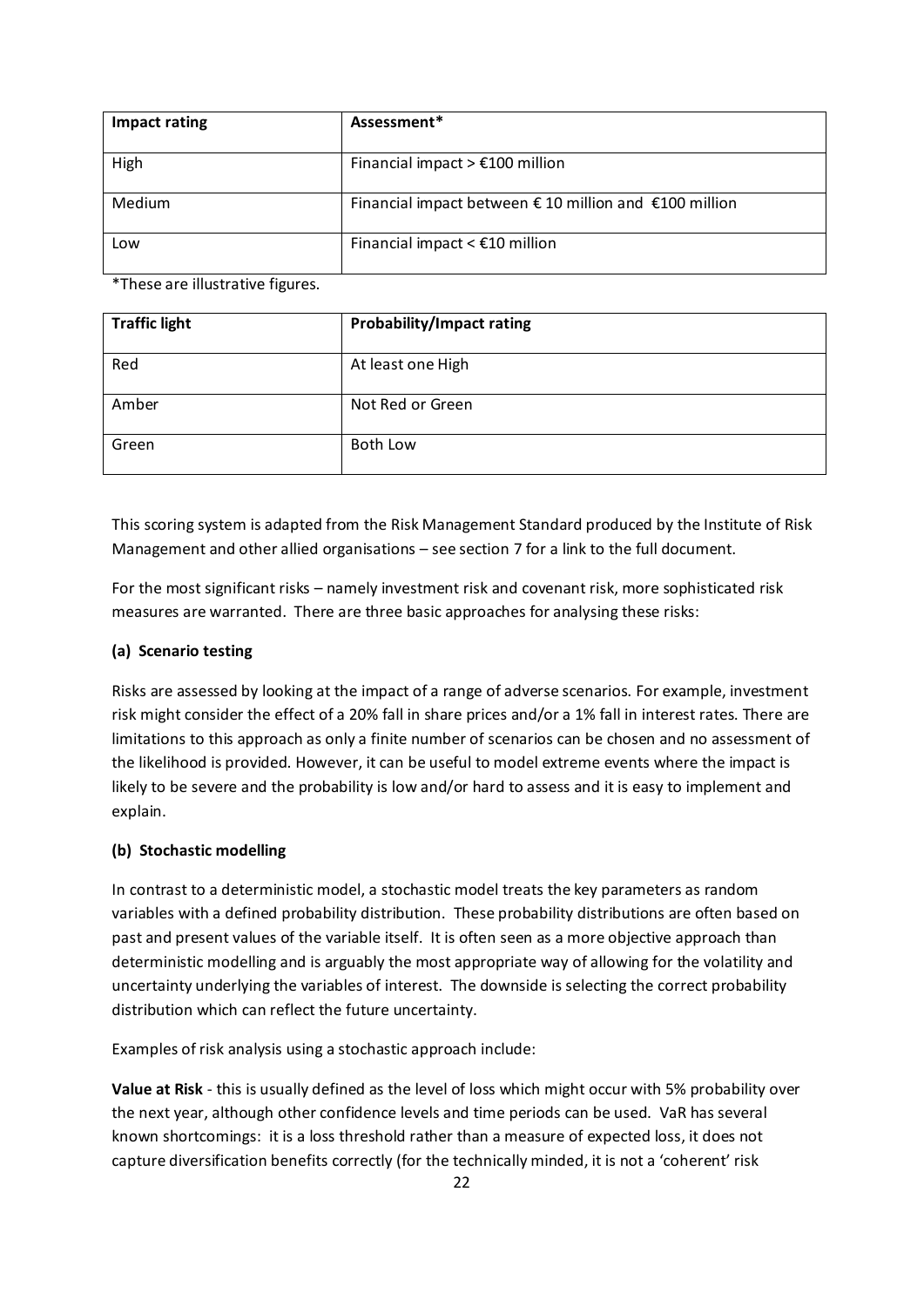measure) and it is only as reliable as the underlying model, but it is relatively intuitive, easy to calculate and is widely used in the investment community. It is less often used to assess covenant risk and liability risk, but there is no reason in principle why it should not.

**Conditional Value at Risk –** this extends the VaR calculation by measuring the expected loss incurred in the most extreme scenarios. Whilst this removes some of the shortcomings of VaR, it is even more sensitive to the model of extreme outcomes which is used.

**(c) Hedging cost –** many investment risks including the risk of company failure can be insured in capital markets using derivatives. A natural measure of these risks would be the cost of this insurance. Even if the risks we face are not directly insurable, we can estimate the cost of doing so from the cost of similar risks. In principle this is the best approach but it has yet to be widely adopted.

It is clearly best if a uniform approach is adopted across all the material risks. Whilst it is flawed, we recommend on balance that the Value at Risk approach should be used wherever possible. For ease of reference, the final results can be translated into a traffic light system as discussed above.

### **Covenant assessment**

The most striking aspect of current practice is the virtual absence of any attempt to quantify the risk of corporate default. Given low levels of funding (probably below 75% on a bond matching basis on average) this is the largest single risk faced by most schemes. It needs to be managed and it needs to be correctly assessed in order to do so. This neglect may be because it is considered taboo to discuss the failure of the company or its wilful default on pension obligations, but these are simply not good reasons for ignoring the issue.

It is a requirement for Trustees in the UK to assess the covenant of the sponsor – effectively to assess the willingness and ability of the sponsor to support the scheme into the future. The UK Regulator has not specified how Trustees should do this, but the key to a successful covenant assessment is information, bearing in mind that the aim of any employer covenant assessment by the trustees will be to answer the following questions:

- 1. What is the current financial strength of the employer?
- 2. What level of contributions can the company support and how this may change in difficult trading conditions?
- 3. What are the future trading prospects for the employer?
- 4. What would the outcome be for the Fund, in the event of the employer's insolvency and where would the scheme stand relative to other creditors?

The trustees should also consider using commercially available services or other sources of information such as:

- a) Group structure
- b) Current details of the Group finance structure including details of principal terms of loans, including interest, covenant tests and repayment terms
- c) Any published credit ratings
- d) The most recent financial statements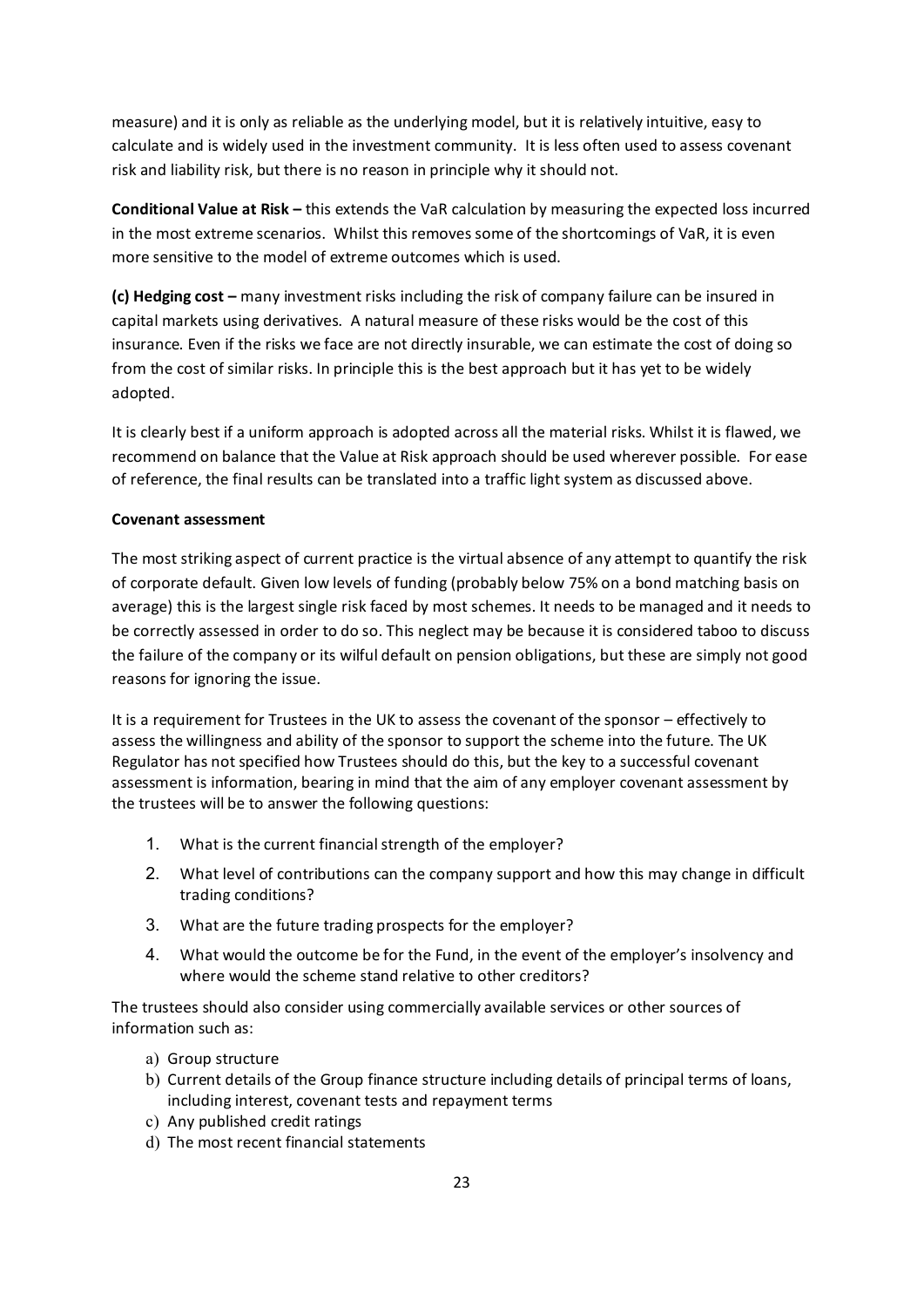- e) Any business plans, incorporating trading projections, projected cash flows and balance sheets.
- f) Details of management's own key accounting ratios (e.g. gearing, interest cover etc.)

We recommend that Trustees analyse the strength of the sponsor covenant and review this on a regular basis (at least the same frequency as investment performance measurement) to ensure they are kept abreast of any changes in outlook for the sponsor.

# **Risk mitigation**

We have now identified, analysed and prioritised the risks. We now look at ways in which they can be managed.

To recap from Section 3, the four ways of mitigating risk are:

- **Avoid**
- **Reduce**
- **Transfer**
- **Accept**

As a general principle, if you do not expect to be rewarded for taking a risk, and the risk can be removed, you should do so. For example, depending on your beliefs about capital markets, you may take the view the exchange rate, inflation and duration risk are unrewarded and you would seek to remove them by hedging. There are other risks which you expect to be rewarded for, and indeed may have to take as part of the business plan – e.g. equity market risk. In such cases you will seek to minimize the amount of risk which you have to take to get the required level of expected reward, primarily by diversification.

Readers may be disappointed to find that we are not going to offer ready made control procedures for all the risks we have discussed. These will be scheme specific and a number of different approaches may be perfectly valid.

We will suppose that the management group has decided on following controls for the main risks which they have identified:

| <b>Risk</b>       | Rating (H/M/L) | Control                                  | <b>Residual</b>                             |
|-------------------|----------------|------------------------------------------|---------------------------------------------|
| Employer default  | H              | Eliminate deficit over 3<br>years.       | Monitor share<br>price and credit<br>rating |
| Investment losses | H              | Maximum 50% equity, well<br>diversified. | Monitor<br>investment<br>performance        |
| Theft of assets   |                | Assets with custodian                    | Annual review of<br>controls                |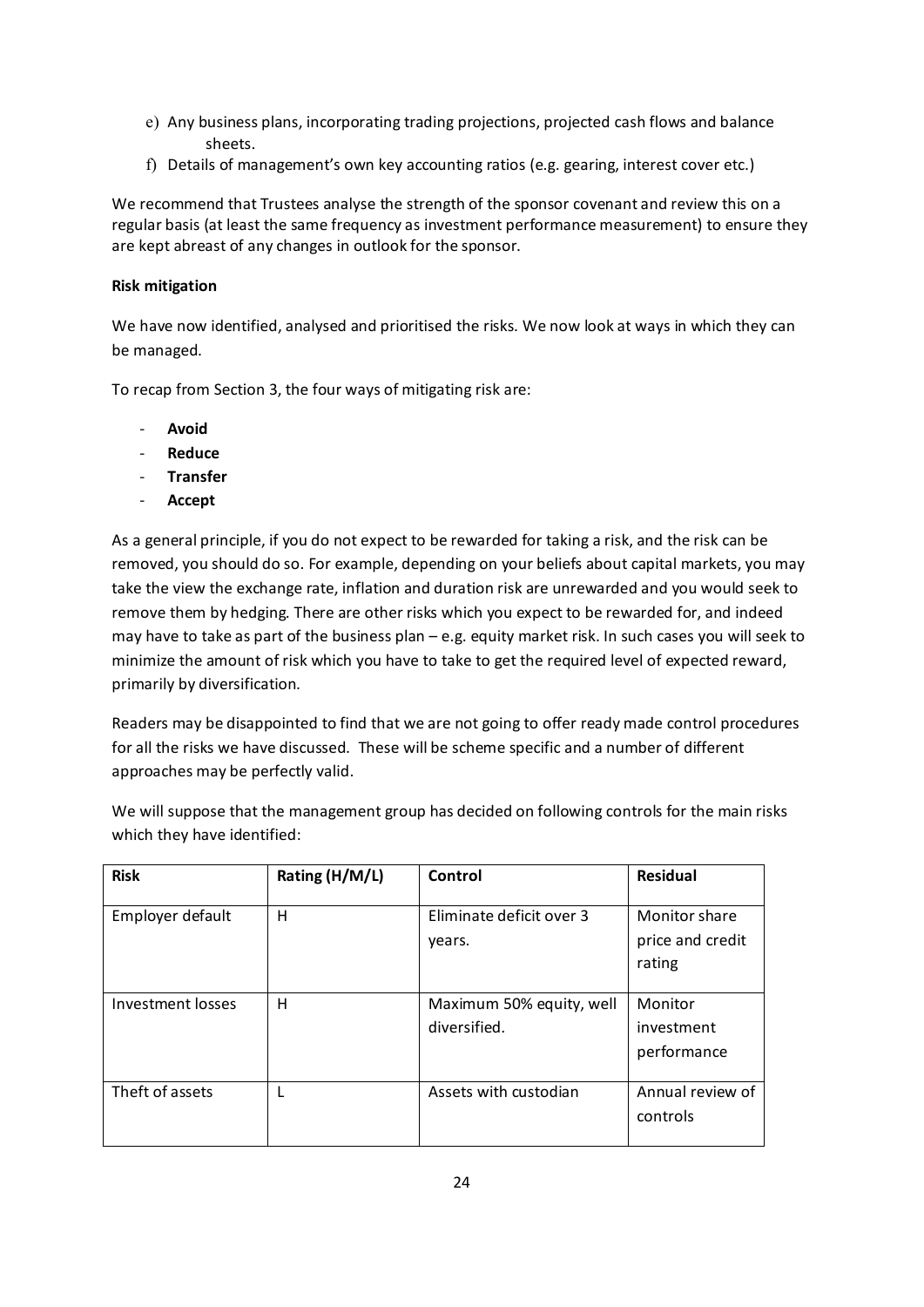| Maladministration | External administrator | Insurance |
|-------------------|------------------------|-----------|
| Change in law     | Legal adviser          | Nil       |

## **Monitoring**

The management group need to periodically:

- · check the progress of the scheme against the objectives
- · check that the plan and the control procedures have been properly implemented
- · decide if any corrective action is required and initiate it.

All this information can be summarised in brief status report, for example:

| <b>Objective</b>                                 | <b>Target</b>                      | <b>Actual</b> | <b>Risk</b>                      |
|--------------------------------------------------|------------------------------------|---------------|----------------------------------|
| Full funding on a bond matching<br>basis by 2020 | <b>Funding level</b>               |               |                                  |
|                                                  | 80%                                | 75%           | Still achievable (see fan chart) |
|                                                  | <b>Employer contributions</b>      |               |                                  |
|                                                  | €20m                               | €20 $m$       | Employer credit rating A (A)     |
|                                                  | Investment return over liabilities |               | VaR €20m (€30m)                  |
|                                                  | $+6%$                              | $+1%$         |                                  |
| Benefits paid correctly                          | No exceptions reported             |               | Unchanged (Green)                |
| Compliance with law                              | No exceptions reported             |               | Mismanagement                    |
|                                                  | No legal changes                   |               |                                  |

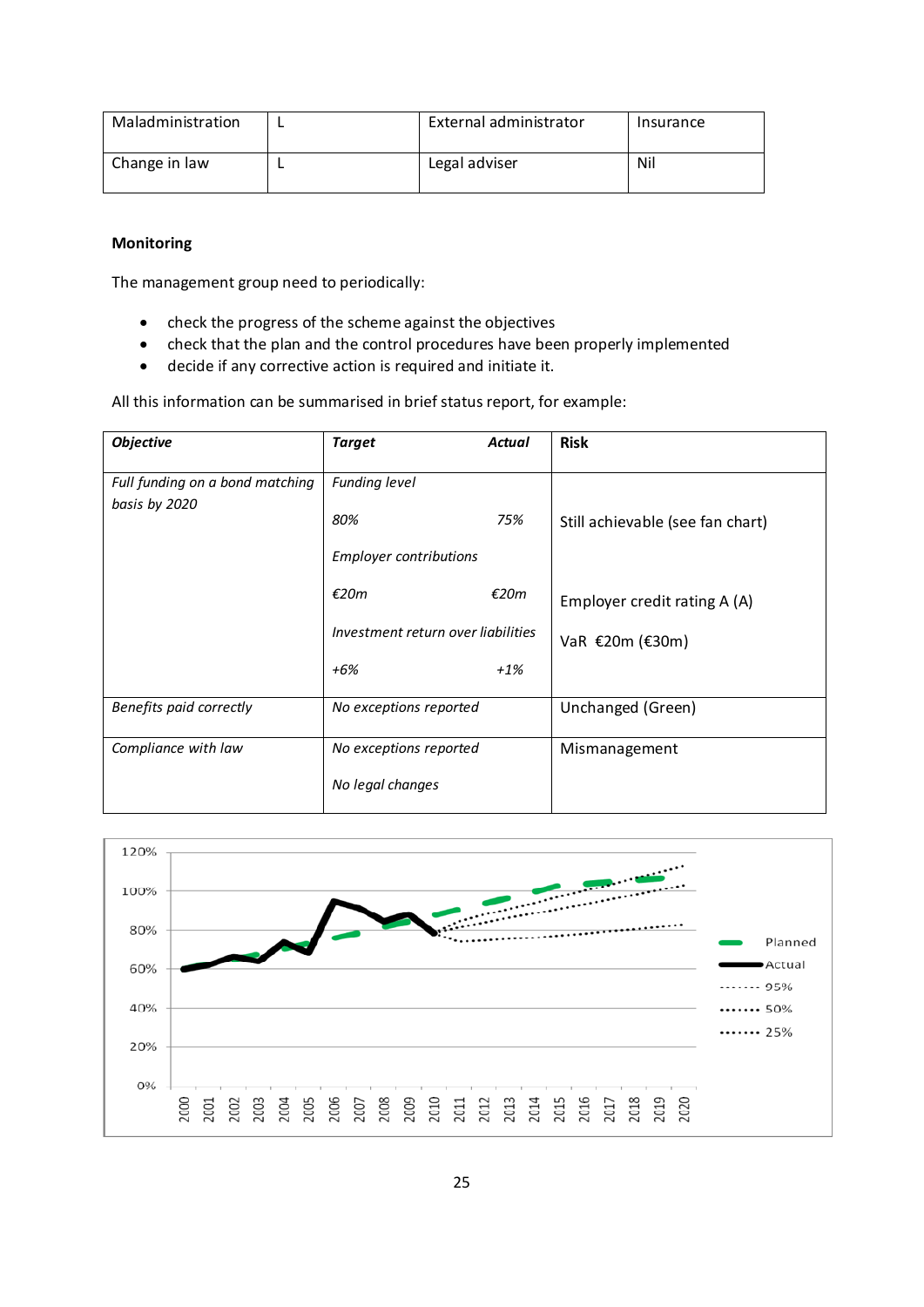# 6 Recommendations

This section summarises our recommendations:

- · current risk management methods are inadequate and need to be replaced by the ERM paradigm;
	- o having a clearly defined 'SMART' objective and a realistic plan to achieve it
	- o identifying and quantifying the risks of failure and deciding how to mitigate these risks.
	- $\circ$  regular monitoring of the project by a suitably resourced and empowered risk manager
- ERM can be complex and comprehensive, but most schemes would benefit from at least an 'ERM-lite' approach;
	- o a business plan and a risk register should be prepared.
	- o we recommend quarterly management meetings. These may be organised around trustee meetings but their business is not exclusively trustee based. A status report showing progress against the agreed objectives should be tabled at each meeting .
	- $\circ$  we believe that most schemes should be aiming to achieve full funding on a bond matching basis as some point in the future and that liabilities should be measured on this based for risk management purposes
	- o we recommend that the ' value at risk' approach is used to measure risks whenever possible – however, a less formal traffic light system might be satisfactory
- · schemes are typically ambiguous about the benefits to be provided and the responsibilities of various parties. These ambiguities need to be removed to enable schemes to function effectively;
	- $\circ$  the scheme's business plan should identity specific parties with overall responsibility for the actions required to achieve the objectives
	- o third parties should have agreed terms of business and SMART performance objectives against which they are regularly assessed
- · pension risk is best managed by the sponsoring company as part of their business rather than by the trustees considering it as a stand-alone entity;
- investment risk and covenant risk are the most significant risks at the moment. They are inter-related and need to be managed in an integrated framework;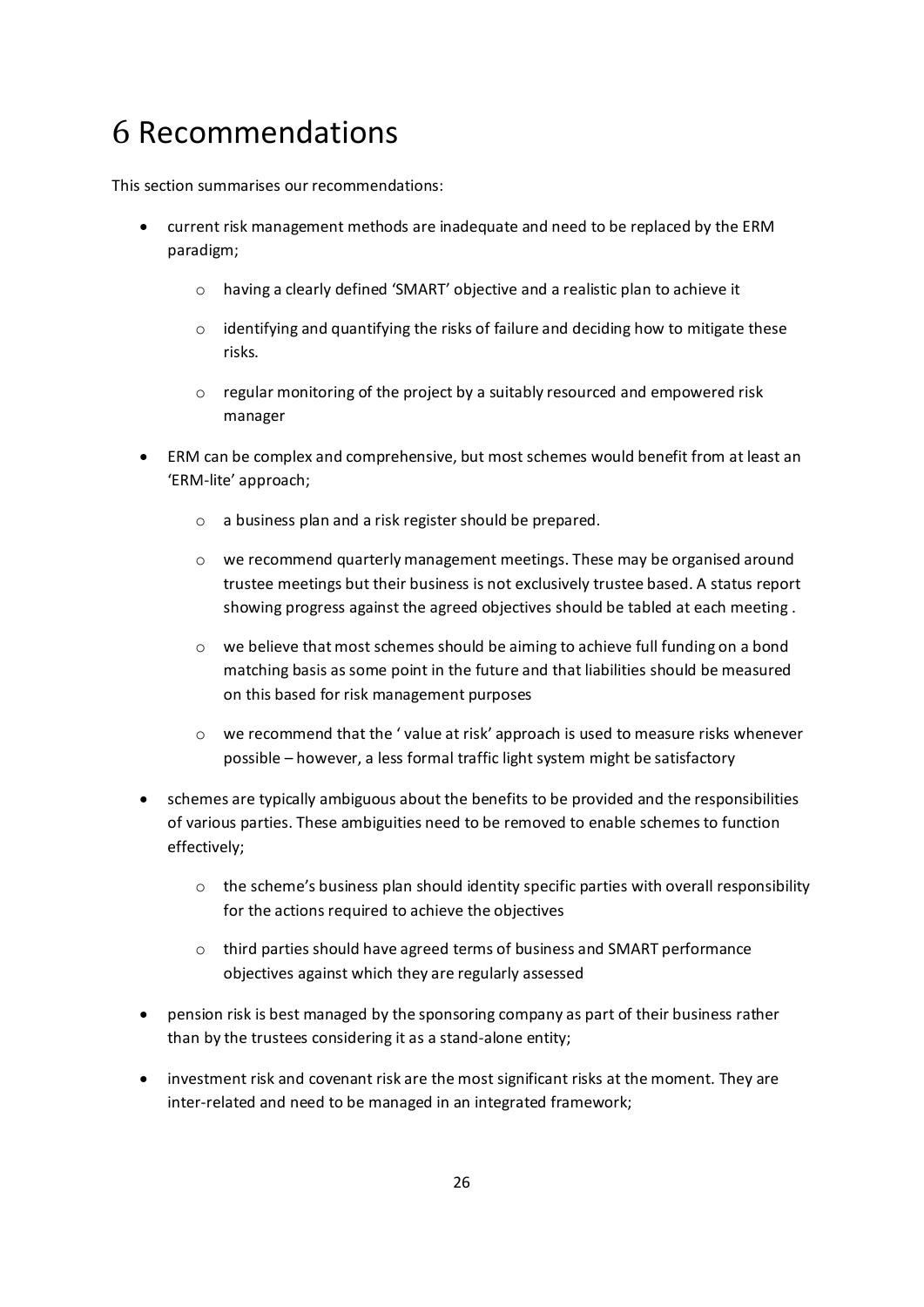- o covenant risk should be reviewed regularly and with at least the same frequency as investment risk
- o funding and investment strategies should be reviewed at the same time
- · defined contribution schemes can and should be reviewed in the same framework. We propose a further paper on this subject;
- · it is not enough simply to do risk management it has to be visible to scheme members. We urge better communication of strategy, financial status and key decisions to members in brief and non-technical language.